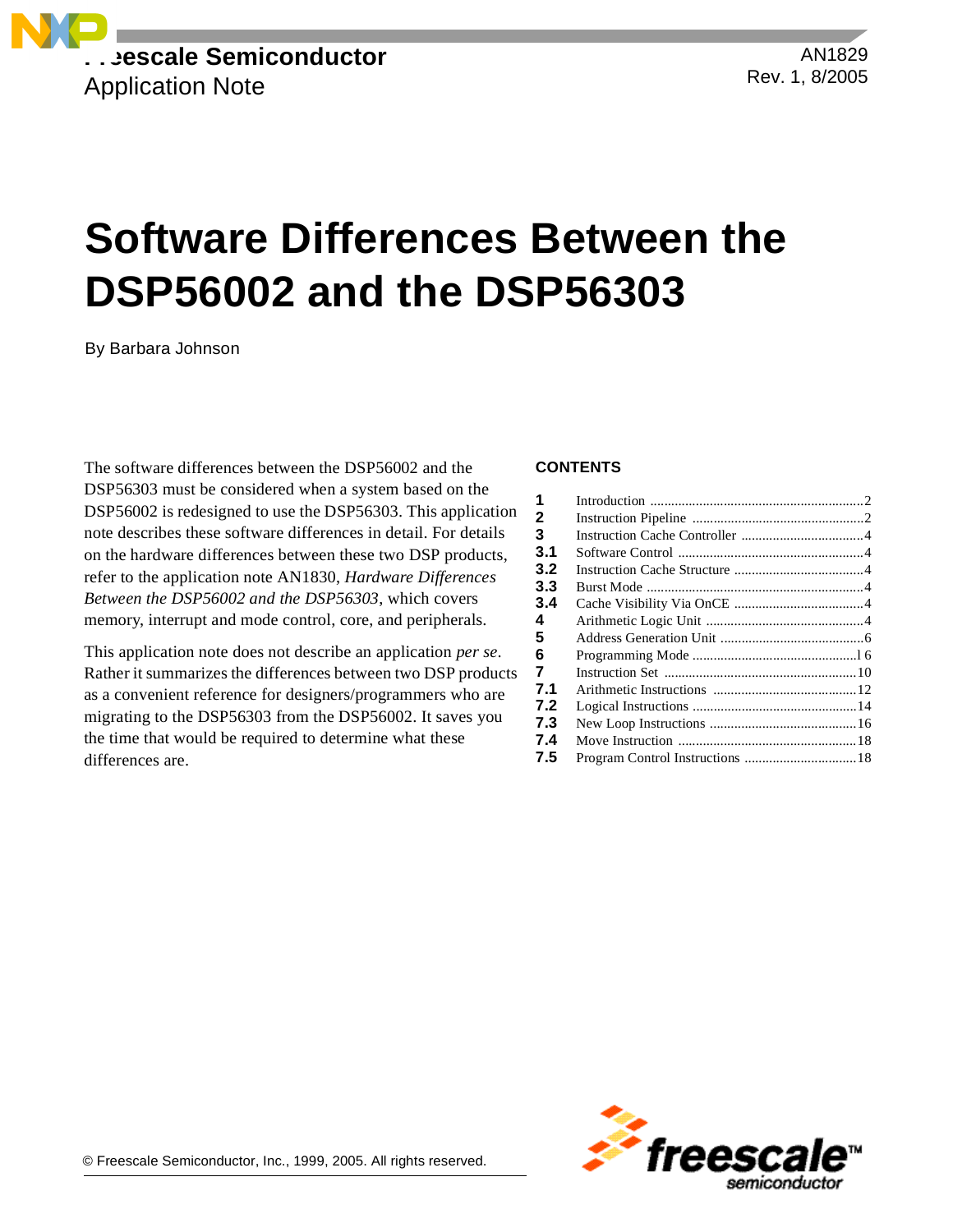

## **1 Introduction**

**[Figure 1](#page-1-0)** and **[Figure 2](#page-2-0)** show the block diagrams of the DSP56002 and the DSP56303, respectively, in order to provide a context for the next sections, which compare various features and modules of these two DSP products.



**Figure 1.** DSP56002 Block Diagram

# <span id="page-1-0"></span>**2 Instruction Pipeline**

In the DSP56002, the program control unit implements a three-stage instruction execution pipeline:

- **1.** prefetch
- **2.** decode
- **3.** execute

Each instruction requires a minimum of three instruction cycles to move through this pipeline. There is a delay of three instruction cycles on power-up to fill the pipeline. A new instruction can begin executing immediately after the previous instruction executes. Two-word instructions require a minimum of four instruction cycles to execute—that is, three cycles for the first instruction word to move through the pipeline and execute and one more cycle for the second word to execute. A new instruction can start after two instruction cycles.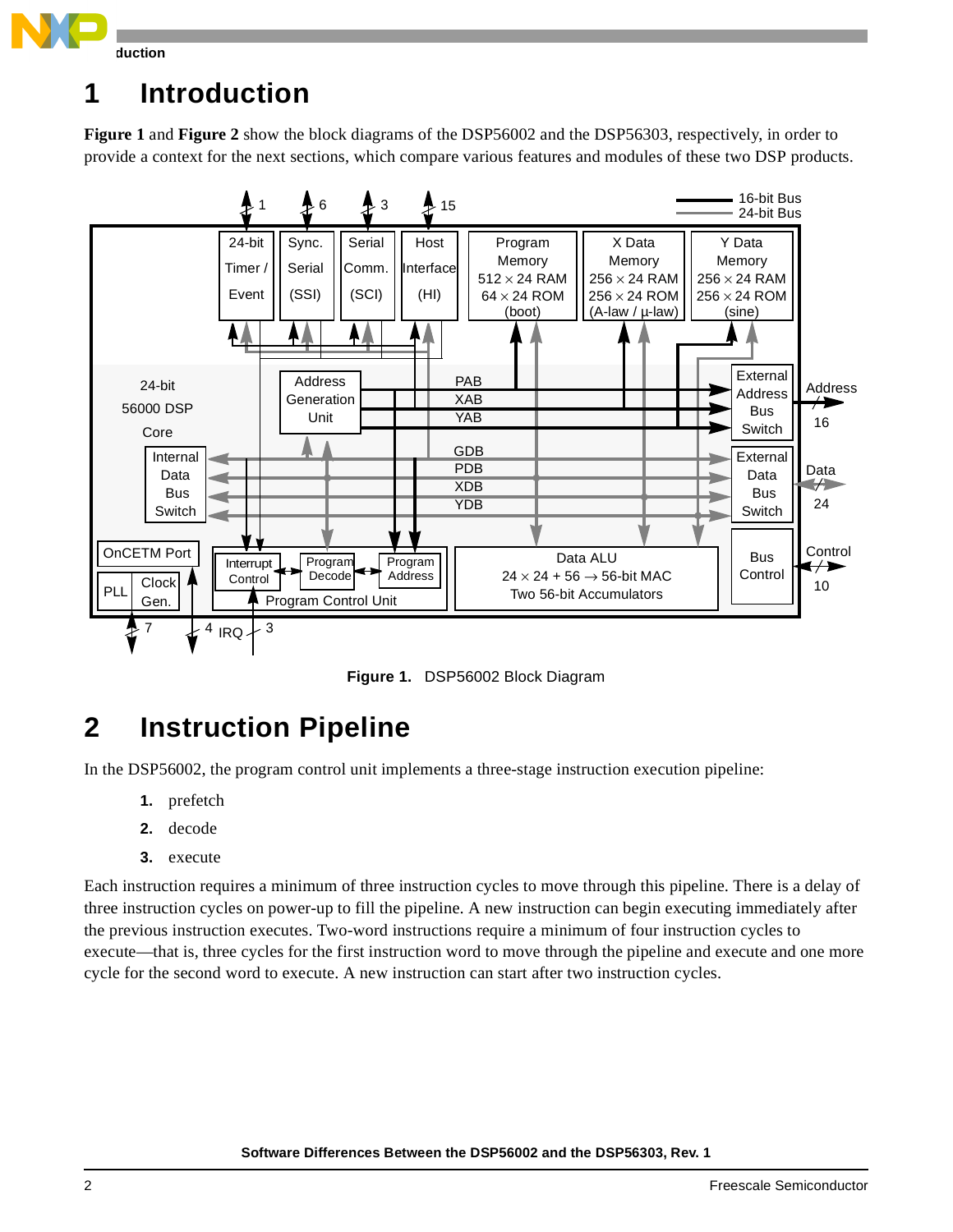

**Figure 2.** DSP56303 Block Diagram

<span id="page-2-0"></span>In the DSP56303, the program control unit implements a seven-stage pipeline:

- **1.** prefetch-I
- **2.** prefetch-II
- **3.** decode
- **4.** address generation-I
- **5.** address generation-II
- **6.** execute-I
- **7.** execute-II

Each instruction requires a minimum of seven instruction cycles to move through this pipeline. There is a delay of seven instruction cycles on power-up to fill the pipeline. A new instruction can begin executing immediately after the previous instruction executes. Two-word instructions require a minimum of eight instruction cycles to execute—that is, seven cycles for the first instruction word to move through the pipeline and execute and one more cycle for the second word to execute. A new instruction can start after two instruction cycles.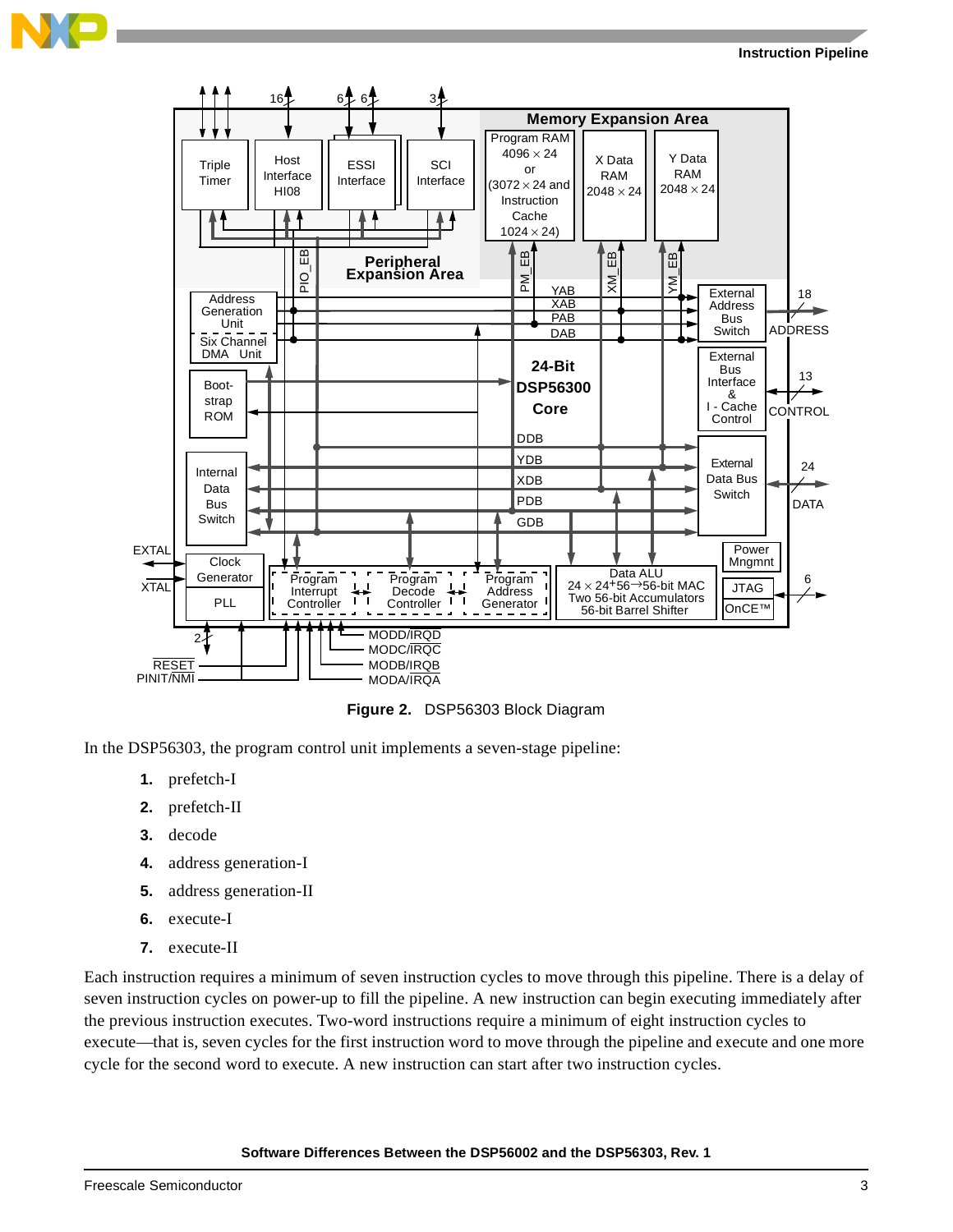**Instruction Cache Controller**

# **3 Instruction Cache Controller**

The instruction cache controller is not available on the DSP56000 core. On the DSP56300 core, the instruction cache stores frequently-used program instructions. When instruction words required by a program are available in the on-chip cache, an increase in throughput may result, and the time required to access them on the external bus is eliminated.

### **3.1 Software Control**

On the DSP56300 core, switching between PRAM mode and cache mode is controlled via the Cache Enable CE bit in the Expanded Mode Register (EMR). If EMR[CE] is set, the cache is enabled, instructions are cached into the internal PRAM and fetched from there. If EMR[CE] is cleared, the cache is disabled, and the core fetches instructions from external or internal program memory.

### **3.2 Instruction Cache Structure**

The instruction cache memory array contains 1024 x 24-bit words logically divided into eight 128-word cache sectors. The 24-bit address is divided into the following fields:

- vbit field, 7 least significant bits for the word displacement in the sector
- tag field , 17 most significant bits for the sector base address

The cache controller compares its tag field to the tag values currently stored in the tag register file. These tag values are the tag fields of the base addresses of the memory sectors currently mapped into the cache. Each word in each cache sector is associated with a cache word valid bit that specifies whether the data in that word has been fetched from external memory and is therefore valid. There is a total 2048 valid bits arranged as 8 banks of 128 or 256 valid bits each, one bank for every sector. Of these valid bits, 1024 are not used if the instruction cache size is 1024 bytes.

### **3.3 Burst Mode**

When the Burst Mode Enable (BE) bit in the Extended Chip Operating Mode Register (EOM) is set, up to four program words are fetched from external memory upon detection of an instruction cache miss. When EOM[BE] is cleared, the burst mode is disabled, and only one program word is fetched from external memory upon detection of an instruction cache miss.

### **3.4 Cache Visibility Via OnCE**

When the DSP is in Debug mode, you can observe the memory sectors that are currently mapped into cache, the locked cache sectors, the Least Recently Used cache sector, and the occurrence of a hit. You can also read the valid bits of specific cache locations.

# **4 Arithmetic Logic Unit**

**[Table 1](#page-4-0)** summarizes the differences in the arithmetic logic unit between the DSP56002 and the DSP56303.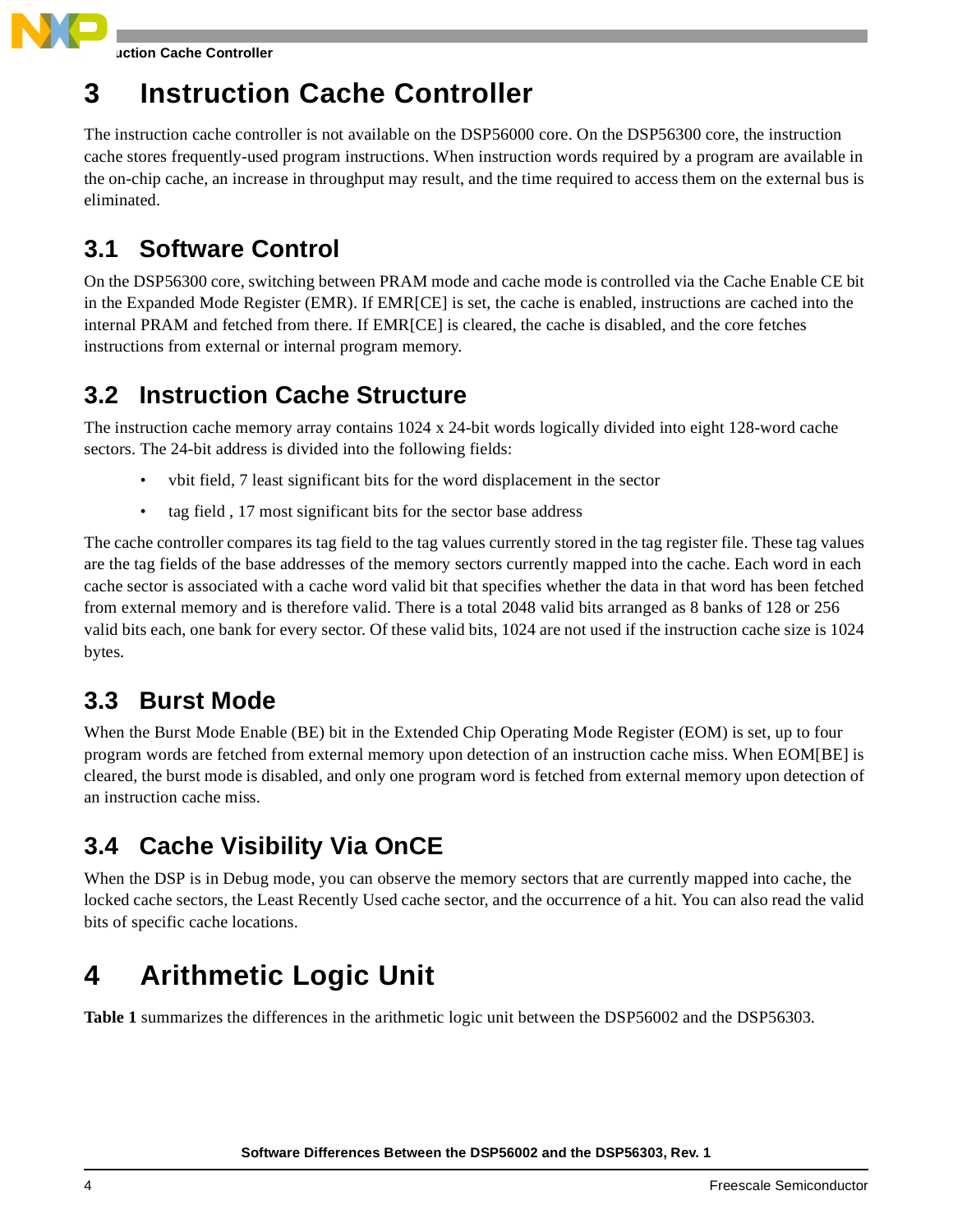



<span id="page-4-0"></span>

| <b>DSP56002</b>                                          | <b>DSP56303</b>                                                                                                                                                                                                                                                                                                                                                                                                                                                                                                                                                                               |
|----------------------------------------------------------|-----------------------------------------------------------------------------------------------------------------------------------------------------------------------------------------------------------------------------------------------------------------------------------------------------------------------------------------------------------------------------------------------------------------------------------------------------------------------------------------------------------------------------------------------------------------------------------------------|
|                                                          | <b>MAC Unit</b>                                                                                                                                                                                                                                                                                                                                                                                                                                                                                                                                                                               |
| MAC operation is a non-pipelined single-cycle operation. | MAC operation is fully pipelined and requires two clock<br>cycles to complete. In the first clock cycle, the multiply is<br>performed and the product is stored in the pipeline register.<br>In the second clock cycle, the accumulator is added or<br>subtracted.                                                                                                                                                                                                                                                                                                                            |
| <b>Bit Field Unit (BFU)</b>                              |                                                                                                                                                                                                                                                                                                                                                                                                                                                                                                                                                                                               |
| <b>Not Available.</b>                                    | The BFU contains a 56-bit parallel bidirectional shifter with a<br>56-bit input and a 56-bit output mask generation unit and<br>logic unit. It is used in the following operations:<br>• Multiple left/right shift (arithmetic or logical) for ASL/ASR,<br>LSL/LSR<br>• Bit field merge, insert and extract for MERGE, INSERT,<br>EXTRACT, EXTRACTU, Count leading bits for CLB<br>• Fast normalization for NORMF<br>The addition of the BFU on the DSP56300 core has<br>produced new shift and program control-relative instructions<br>(refer to Section 7, "Instruction Set," on page 10). |
| <b>Sixteen-Bit Arithmetic Mode</b>                       |                                                                                                                                                                                                                                                                                                                                                                                                                                                                                                                                                                                               |
| Not Available.                                           | Sixteen-Bit Arithmetic mode is enabled by setting the SA (bit<br>17) in the Status Register (SR). The 16-bit data is right-<br>aligned in 24-bit memory locations and non-Data ALU<br>registers as shown here.<br>Table 4-1.<br>$23 - 16$<br>$15 - 0$<br>The bit positions in the infrembry long word in Sixteen-Bit<br>Arithmetic mode are as follows:<br>Table 4-2.<br>23:16<br>15:0<br>23:16<br>15:0<br>المنحال والمستحقق والمتحال والمتحدث<br>┑<br>The 16-bit data is left-aligned in Data ALU input registers as<br>follows:<br>Table 4-3.                                               |
|                                                          | 47:32<br>31:24<br>23:8<br>7:0                                                                                                                                                                                                                                                                                                                                                                                                                                                                                                                                                                 |
|                                                          | Y1/N1<br>$I$ Indefined $\overline{I}$ XO/VO IIIndefined<br>The 16-bit data is left-aligned in Data ALU accumulator<br>registers as follows:                                                                                                                                                                                                                                                                                                                                                                                                                                                   |
|                                                          | Table 4-4.                                                                                                                                                                                                                                                                                                                                                                                                                                                                                                                                                                                    |
|                                                          | 47:32<br>31:24<br>55:48<br>23:8<br>7:0<br><u>A O ID O</u><br>$A A/D A$<br>المممثان ما المسلم ال<br>$\triangle$<br>مممثالم المملل                                                                                                                                                                                                                                                                                                                                                                                                                                                              |

#### **Table 1.** Arithmetic Logic Unit, Comparison Between DSP56002 and DSP56303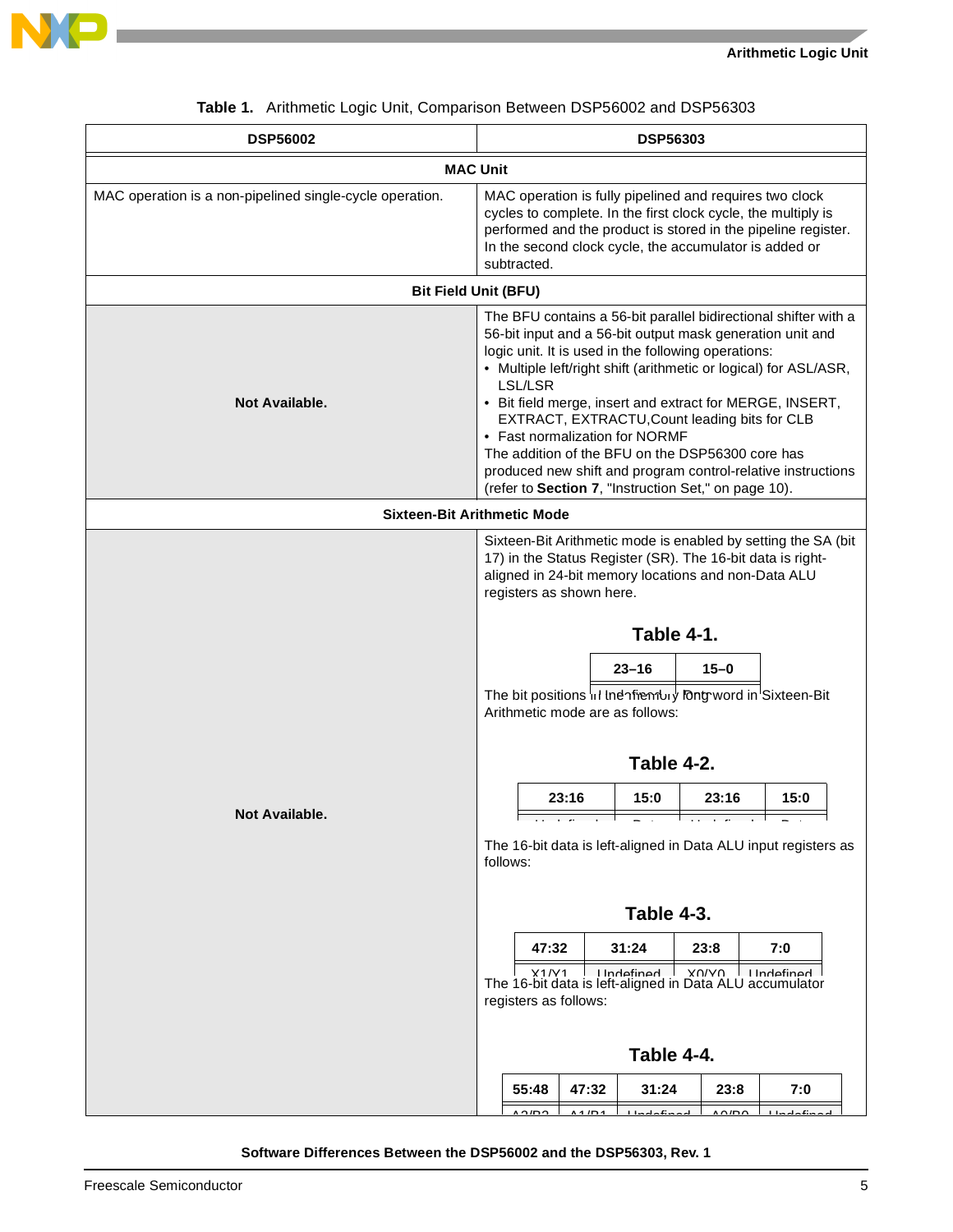

**Address Generation Unit**

| <b>DSP56002</b>                          | <b>DSP56303</b>                                                                                                                                                                                                                                                                                                                                                                                                                                                             |  |  |
|------------------------------------------|-----------------------------------------------------------------------------------------------------------------------------------------------------------------------------------------------------------------------------------------------------------------------------------------------------------------------------------------------------------------------------------------------------------------------------------------------------------------------------|--|--|
|                                          | <b>Rounding Modes</b>                                                                                                                                                                                                                                                                                                                                                                                                                                                       |  |  |
| Convergent rounding mode is implemented. | Convergent and twos complement rounding are.<br>implemented. To select Rounding mode, set the RM bit (bit<br>21) in the SR. If RM is set, twos complement rounding is<br>selected; if RM is cleared, convergent rounding is selected.<br>Convergent rounding rounds down if the number is even<br>(LSB=0) and rounds up if the number is odd (LSB=1). Twos<br>complement rounding rounds down all values below one-half<br>and rounds up all values of one-half or greater. |  |  |
| <b>Saturation Mode</b>                   |                                                                                                                                                                                                                                                                                                                                                                                                                                                                             |  |  |
| <b>Not Available</b>                     | The arithmetic unit's result is limited to 48 bits by setting the<br>SM (bit 20) in the SR. This bit provides a saturation mode for<br>algorithms that do not recognize or cannot take advantage of<br>the extension accumulator.                                                                                                                                                                                                                                           |  |  |

**Table 1.** Arithmetic Logic Unit, Comparison Between DSP56002 and DSP56303 (Continued)

### **5 Address Generation Unit**

**[Table 2](#page-5-0)** summarizes the differences in the Address Generation Unit (AGU) between the DSP56002 and the DSP56303.

<span id="page-5-0"></span>

| <b>DSP56002</b>                                                                                                                                                                                                                                                                                                                                                                                                                                   | <b>DSP56303</b>                                                                                                                                                                                                                                                                                                |  |  |  |
|---------------------------------------------------------------------------------------------------------------------------------------------------------------------------------------------------------------------------------------------------------------------------------------------------------------------------------------------------------------------------------------------------------------------------------------------------|----------------------------------------------------------------------------------------------------------------------------------------------------------------------------------------------------------------------------------------------------------------------------------------------------------------|--|--|--|
| <b>AGU Registers</b>                                                                                                                                                                                                                                                                                                                                                                                                                              |                                                                                                                                                                                                                                                                                                                |  |  |  |
| The 24 Address Generation Unit (AGU) registers (address<br>registers R0–R7, offset registers N0–N7, and modifier<br>registers M0-M7) are 16 bits wide. When used as a source<br>operand, these registers occupy the low-order portion of the<br>24-bit word; the high-order portion is read as zeros. When<br>used as a destination operand, these registers receive the<br>low-order portion of the word; the high-order portion is not<br>used. | The 24 AGU registers are 24-bits wide.                                                                                                                                                                                                                                                                         |  |  |  |
|                                                                                                                                                                                                                                                                                                                                                                                                                                                   | <b>Sixteen-Bit Compatibility Mode</b>                                                                                                                                                                                                                                                                          |  |  |  |
| <b>Not Available</b>                                                                                                                                                                                                                                                                                                                                                                                                                              | When the Sixteen-Bit Compatibility Mode bit in the MR is set.<br>move operations to and from the LA, LC, SP, SSL, SSH, EP,<br>SZ, VBA, and SC registers clear the eight most significant<br>bits of the destination. This guarantees compatibility for<br>object code written for the DSP56000 family of DSPs. |  |  |  |

**Table 2.** Address Generation Unit, Comparison of DSP56002 and DSP56303

### **6 Programming Model**

This section compares key registers of the DSP56002 and the DSP56303. The registers covered are as follows:

- Status Register (SR), **Table 3** [on page 7](#page-6-0)
- Operating Mode Register (OMR), **Table 4** [on page 8](#page-7-0)
- System Stack (SS), **Table 5** [on page 8](#page-7-1)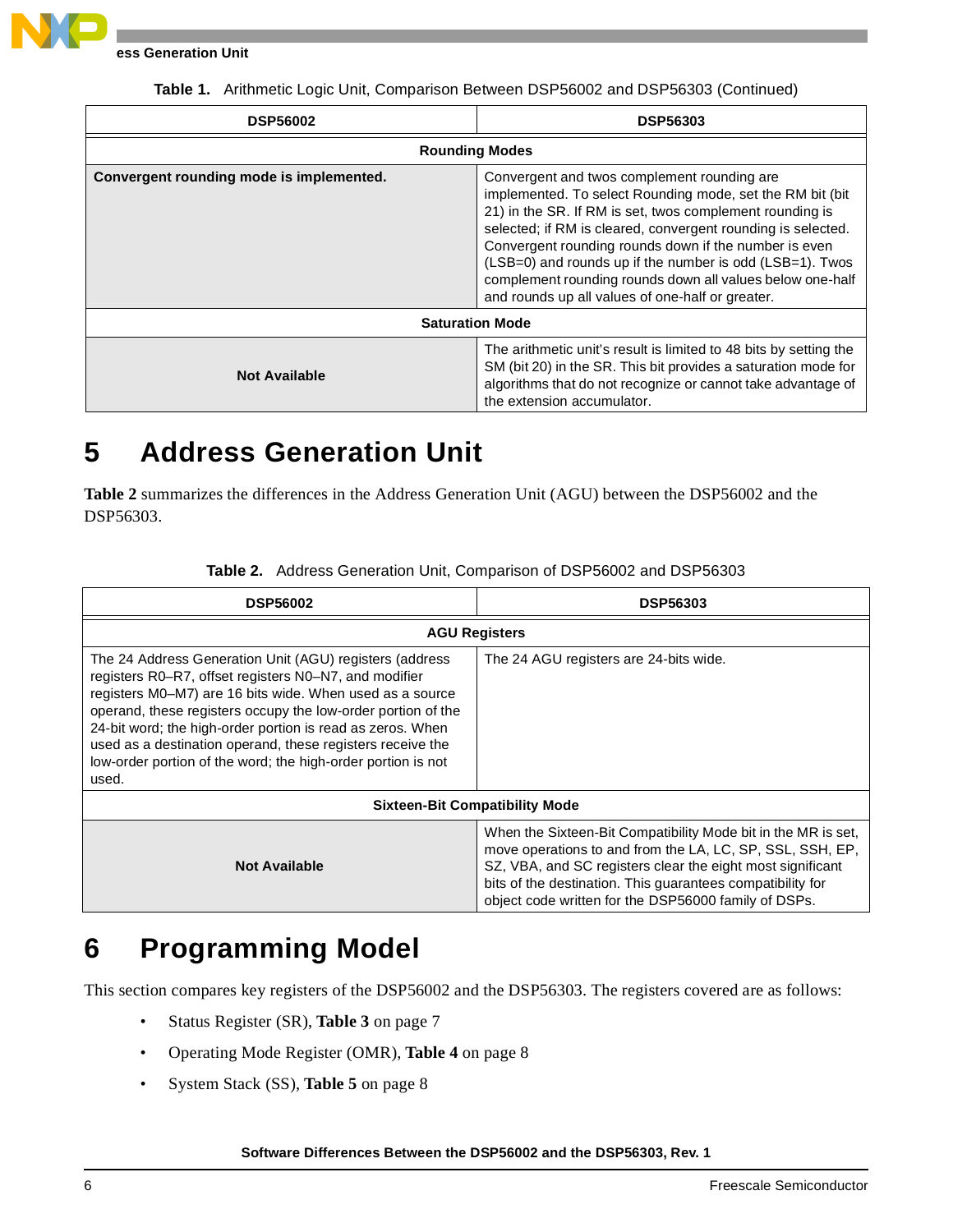

- Program Counter (PC), **Table 6** [on page 9](#page-8-0)
- Vector Base Address Register (VBA), **Table 7** [on page 9](#page-8-1)
- Loop Counter Register (LC), **Table 8** [on page 9](#page-8-2)
- Loop Address Register (LA), **Table 9** [on page 9](#page-8-3)
- Stack Extension Pointer (EP), **Table 10** [on page 9](#page-8-4)
- Stack Size Register (SZ), **Table 11** [on page 9](#page-8-5)
- Stack Counter Register (SC), **Table 12** [on page 10](#page-9-1)
- Stack Pointer Register (SC), **Table 13** [on page 10](#page-9-2)

| Table 3. Status Register, Comparison of the DSP56002 and the DSP56303 |  |
|-----------------------------------------------------------------------|--|
|-----------------------------------------------------------------------|--|

<span id="page-6-0"></span>

| <b>DSP56002</b>                                                                                                                                                                     |                | <b>DSP56303</b>                                                                                                                                                                           |                                   |            |                |                           |                                   |
|-------------------------------------------------------------------------------------------------------------------------------------------------------------------------------------|----------------|-------------------------------------------------------------------------------------------------------------------------------------------------------------------------------------------|-----------------------------------|------------|----------------|---------------------------|-----------------------------------|
| The Status Register (SR) is a 16-bit register that consists of a<br>Mode Register MR in the high-order eight bits and a<br>Condition Code Register CCR in the low-order eight bits. |                | The SR is 24-bit register that consists of an Extended Mode<br>Register EMR in the high-order eight bits, an MR in the<br>middle-order eight bits, and a CCR in the low-order eight bits. |                                   |            |                |                           |                                   |
|                                                                                                                                                                                     |                |                                                                                                                                                                                           |                                   | <b>EMR</b> | $23 - 22$      | $CP1-$<br>CP <sub>0</sub> | <b>Core Priority</b>              |
|                                                                                                                                                                                     |                |                                                                                                                                                                                           |                                   |            | 21             | RM                        | Rounding Mode                     |
|                                                                                                                                                                                     |                |                                                                                                                                                                                           |                                   |            | 20             | <b>SM</b>                 | <b>Arithmetic Saturation Mode</b> |
|                                                                                                                                                                                     |                |                                                                                                                                                                                           |                                   |            | 19             | <b>CE</b>                 | <b>Instruction Cache Enable</b>   |
|                                                                                                                                                                                     |                |                                                                                                                                                                                           |                                   |            | 18             |                           | Reserved                          |
|                                                                                                                                                                                     |                |                                                                                                                                                                                           |                                   |            | 17             | <b>SA</b>                 | Sixteen-Bit Arithmetic Mode       |
|                                                                                                                                                                                     |                |                                                                                                                                                                                           |                                   |            | 16             | <b>FV</b>                 | DO-Forever Flag                   |
|                                                                                                                                                                                     |                |                                                                                                                                                                                           |                                   |            | 15             | LF                        | DO-Loop Flag                      |
| <b>MR</b>                                                                                                                                                                           | 15             | LF                                                                                                                                                                                        | Loop Flag                         | <b>MR</b>  | 15             | LF                        | Loop Flag                         |
|                                                                                                                                                                                     | 14             | <b>DM</b>                                                                                                                                                                                 | Double Precision Multiply<br>Mode |            | 14             | DM                        | Double-Precision Multiply<br>Mode |
|                                                                                                                                                                                     | 13             | T                                                                                                                                                                                         | <b>Trace Mode</b>                 |            | 13             | SC                        | Sixteen-Bit Compatibility<br>Mode |
|                                                                                                                                                                                     | 12             | $\equiv$                                                                                                                                                                                  | Reserved                          |            | 12             | $\overline{\phantom{0}}$  | Reserved                          |
|                                                                                                                                                                                     | $11 - 10$      | $S1 -$<br>S <sub>0</sub>                                                                                                                                                                  | <b>Scaling Mode</b>               |            | $11 - 10$      | $S1 -$<br>S <sub>0</sub>  | <b>Scaling Mode</b>               |
|                                                                                                                                                                                     | $9 - 8$        | $11 - 10$                                                                                                                                                                                 | <b>Interrupt Mask</b>             |            | $9 - 8$        | $11 - 10$                 | <b>Interrupt Mask</b>             |
| <b>CCR</b>                                                                                                                                                                          | $\overline{7}$ | $\mathbf S$                                                                                                                                                                               | Scaling                           | <b>CCR</b> | $\overline{7}$ | S                         | Scaling                           |
|                                                                                                                                                                                     | 6              | $\mathsf{L}% _{0}\left( \mathsf{L}_{0}\right) ^{\ast }=\mathsf{L}_{0}\left( \mathsf{L}_{0}\right) ^{\ast }$                                                                               | Limit                             |            | 6              | L                         | Limit                             |
|                                                                                                                                                                                     | 5              | E                                                                                                                                                                                         | Extension                         |            | 5              | E                         | Extension                         |
|                                                                                                                                                                                     | $\overline{4}$ | U                                                                                                                                                                                         | Unnormalized                      |            | 4              | U                         | Unnormalized                      |
|                                                                                                                                                                                     | $\mathbf{3}$   | $\mathsf{N}$                                                                                                                                                                              | Negative                          |            | 3              | N                         | Negative                          |
|                                                                                                                                                                                     | $\overline{2}$ | Z                                                                                                                                                                                         | Zero                              |            | $\overline{2}$ | Z                         | Zero                              |
|                                                                                                                                                                                     | 1              | $\vee$                                                                                                                                                                                    | Overflow                          |            | 1              | $\mathsf V$               | Overflow                          |
|                                                                                                                                                                                     | $\mathbf 0$    | $\mathsf{C}$                                                                                                                                                                              | Carry                             |            | 0              | $\mathsf C$               | Carry                             |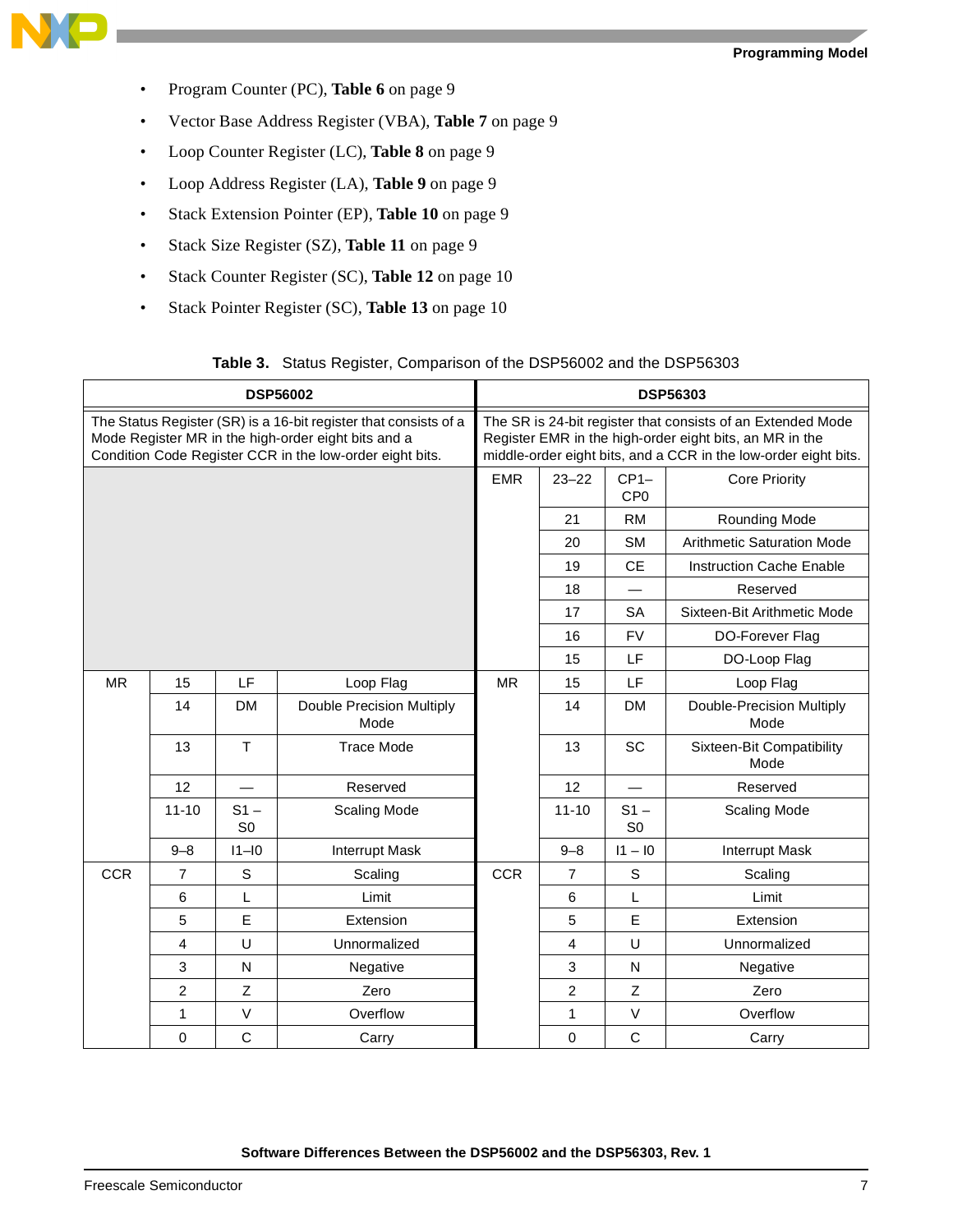

<span id="page-7-0"></span>

|                        |           | <b>DSP56002</b>                                             |            |                |                          | <b>DSP56303</b>                                                                                                                                                                                                                                                                                                                                                       |
|------------------------|-----------|-------------------------------------------------------------|------------|----------------|--------------------------|-----------------------------------------------------------------------------------------------------------------------------------------------------------------------------------------------------------------------------------------------------------------------------------------------------------------------------------------------------------------------|
| only six bits defined. |           | The Operating Mode Register (OMR) is a 24-bit register with | mode.      |                |                          | The OMR is a 24-bit register divided into three 8-bit sections.<br>The upper byte consists of the System Stack Control Status<br>Register (SCS), which controls and monitors the stack<br>extension. The two lower bytes consist of the Extended Chip<br>Operating Mode Register (EOM) and the Chip Operating<br>Mode Register (COM), which control the DSP operating |
|                        |           |                                                             | <b>SCS</b> | $23 - 21$      | $\overline{\phantom{0}}$ | Reserved                                                                                                                                                                                                                                                                                                                                                              |
|                        |           |                                                             |            | 20             | <b>SEN</b>               | <b>Stack Extension Enable</b>                                                                                                                                                                                                                                                                                                                                         |
|                        |           |                                                             |            | 19             | <b>WRP</b>               | <b>Extended Stack Wrap Flag</b>                                                                                                                                                                                                                                                                                                                                       |
|                        |           |                                                             |            | 18             | EOV                      | <b>Extended Stack Overflow Flag</b>                                                                                                                                                                                                                                                                                                                                   |
|                        |           |                                                             |            | 17             | <b>EUN</b>               | <b>Extended Stack Underflow</b><br>Flag                                                                                                                                                                                                                                                                                                                               |
|                        |           |                                                             |            | 16             | <b>XYS</b>               | <b>Stack Extension Space Select</b>                                                                                                                                                                                                                                                                                                                                   |
|                        |           |                                                             | <b>EOM</b> | 15             | <b>ATE</b>               | <b>Address Tracing Enable</b>                                                                                                                                                                                                                                                                                                                                         |
|                        |           |                                                             |            | $14 - 13$      |                          | Reserved                                                                                                                                                                                                                                                                                                                                                              |
|                        |           |                                                             |            | 12             | <b>BRT</b>               | <b>Bus Release Timing</b>                                                                                                                                                                                                                                                                                                                                             |
|                        |           |                                                             |            | 11             | <b>TAS</b>               | TA Synchronize Select                                                                                                                                                                                                                                                                                                                                                 |
|                        |           |                                                             |            | 10             | BE                       | <b>Burst Mode Enable</b>                                                                                                                                                                                                                                                                                                                                              |
|                        |           |                                                             |            | $9 - 8$        | CDP1                     | <b>Interrupt Mask</b>                                                                                                                                                                                                                                                                                                                                                 |
|                        |           |                                                             |            |                | CDP <sub>0</sub>         |                                                                                                                                                                                                                                                                                                                                                                       |
|                        |           |                                                             | <b>COM</b> | $\overline{7}$ | МS                       | Memory Switch Mode                                                                                                                                                                                                                                                                                                                                                    |
| 6                      | <b>SD</b> | Stop Delay                                                  |            | 6              | <b>SD</b>                | Stop Delay                                                                                                                                                                                                                                                                                                                                                            |
| 4                      | МC        | Operating Mode C                                            |            | 5              | $\overline{\phantom{0}}$ | Reserved                                                                                                                                                                                                                                                                                                                                                              |
| 3                      | <b>YD</b> | Internal Y Memory Disable                                   |            | 4              | EBD                      | <b>External Bus Disable</b>                                                                                                                                                                                                                                                                                                                                           |
| $\overline{c}$         | DE        | Data ROM Enable                                             |            | $3 - 0$        | $MD -$<br>MA             | Operating Mode D-A                                                                                                                                                                                                                                                                                                                                                    |
| 1                      | <b>MB</b> | <b>Operating Mode B</b>                                     |            |                |                          |                                                                                                                                                                                                                                                                                                                                                                       |
| $\Omega$               | МA        | <b>Operating Mode A</b>                                     |            |                |                          |                                                                                                                                                                                                                                                                                                                                                                       |

|  |  | Table 4. Operating Mode Register, Comparison of the DSP56002 and the DSP56303 |
|--|--|-------------------------------------------------------------------------------|
|--|--|-------------------------------------------------------------------------------|

**Table 5.** System Stack, Comparison of the DSP56002 and the DSP56303

<span id="page-7-1"></span>

| <b>DSP56002</b>                                                                                                                                                                                                                                                                 | <b>DSP56303</b>                                                                                                                                                                                                                                                                                                                                                                                                                                                                                      |
|---------------------------------------------------------------------------------------------------------------------------------------------------------------------------------------------------------------------------------------------------------------------------------|------------------------------------------------------------------------------------------------------------------------------------------------------------------------------------------------------------------------------------------------------------------------------------------------------------------------------------------------------------------------------------------------------------------------------------------------------------------------------------------------------|
| The System Stack (SS) is a separate 15-level by 32-bit<br>internal memory divided into two 16-bit wide banks: the<br>System Stack High (SSH) and the System Stack Low (SSL).<br>The SS accommodates up to 15 long interrupts, 7 DO loops,<br>15 JSRs, or combinations of these. | The SS is a separate 16-level by 48-bit internal memory<br>divided into two 24-bit wide banks: the System Stack High<br>(SSH) and the System Stack Low (SSL). If the Stack<br>Extension Enable (SEN) bit in the OMR is cleared, the SS<br>accommodates up to 15 long interrupts, 7 DO loops, 15<br>JSRs, or combinations of these. If the SEN bit is set, the<br>stack extension is enabled and the limits on the level of<br>nesting of subroutines or DO loops can be set to any desired<br>value. |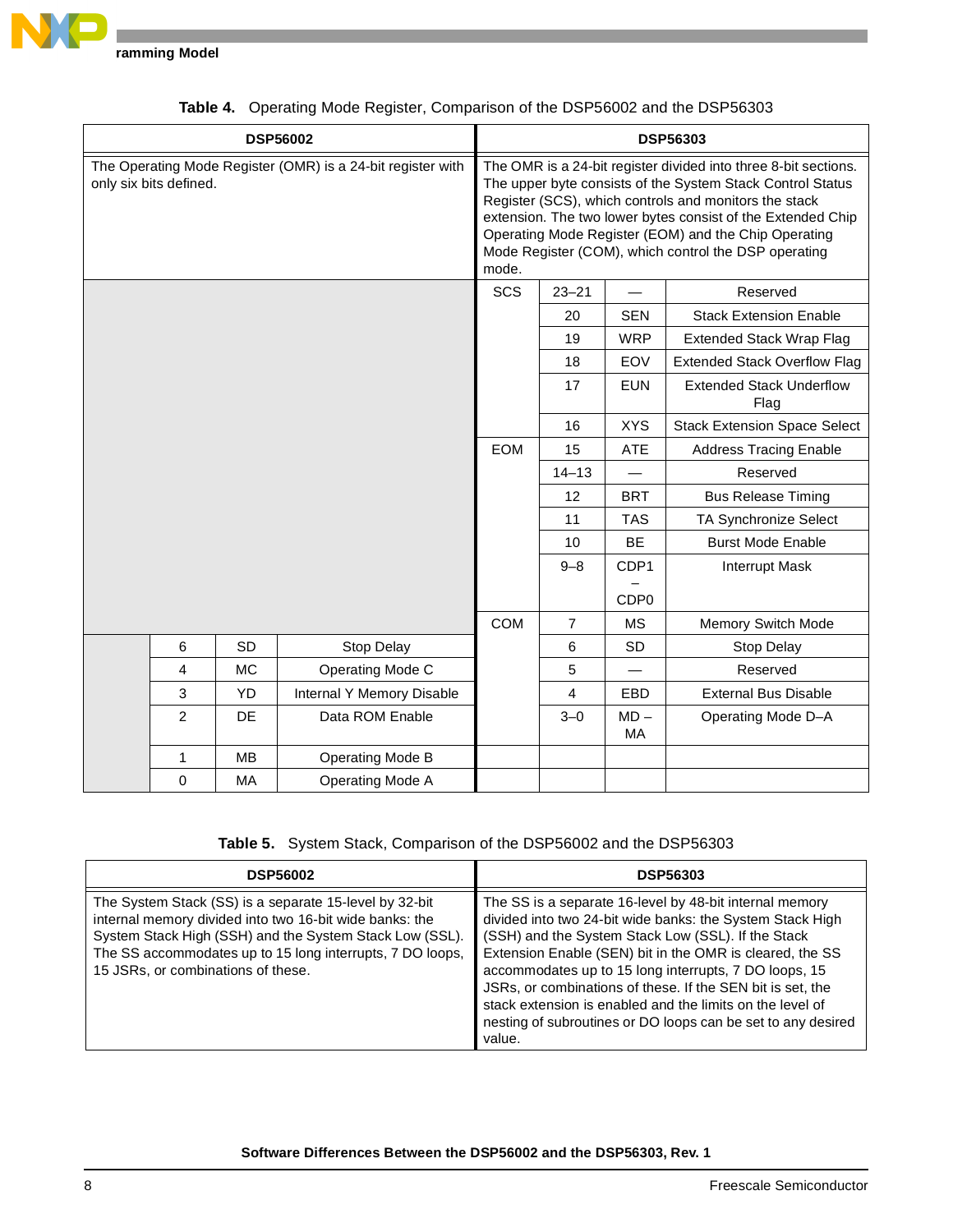

<span id="page-8-0"></span>

| <b>DSP56002</b>                                                                                                                                 | <b>DSP56303</b>              |
|-------------------------------------------------------------------------------------------------------------------------------------------------|------------------------------|
| The Program Counter (PC) is a 16-bit register that contains<br>the address of the next location to be fetched from the<br>program memory space. | The PC is a 24-bit register. |

#### **Table 6.** Program Counter, Comparison of the DSP56002 and the DSP56303

#### **Table 7.** Vector Base Address Register, Comparison of the DSP56002 and the DSP56303

<span id="page-8-1"></span>

| <b>DSP56002</b>      | <b>DSP56303</b>                                                                                                                                                                                    |
|----------------------|----------------------------------------------------------------------------------------------------------------------------------------------------------------------------------------------------|
| <b>Not Available</b> | The Vector Base Address Register (VBA) is a 24-bit register<br>that is used as a base address of the interrupt vector and<br>interrupt vector+1. Bits 7-0 are read-only and are always<br>cleared. |

#### **Table 8.** Loop Counter Register, Comparison of the DSP56002 and the DSP56303

<span id="page-8-2"></span>

| <b>DSP56002</b>                                                                                                                        | <b>DSP56303</b>             |
|----------------------------------------------------------------------------------------------------------------------------------------|-----------------------------|
| The Loop Counter Register (LC) is a 16-bit counter that<br>specifies the number of times a hardware program loop is to<br>be repeated. | The LC is a 24-bit counter. |

#### **Table 9.** Loop Address Register, Comparison of the DSP56002 and the DSP56303

<span id="page-8-3"></span>

| <b>DSP56002</b>                                                                                                                        | <b>DSP56303</b>              |
|----------------------------------------------------------------------------------------------------------------------------------------|------------------------------|
| The Loop Address Register (LA) is a 16-bit register that<br>indicates the location of the last instruction word in a<br>hardware loop. | The LA is a 24-bit register. |

#### **Table 10.** Stack Extension Pointer Register, Comparison of the DSP56002 and the DSP56303

<span id="page-8-4"></span>

| <b>DSP56002</b>      | <b>DSP56303</b>                                                                                                                                                                                                                  |
|----------------------|----------------------------------------------------------------------------------------------------------------------------------------------------------------------------------------------------------------------------------|
| <b>Not Available</b> | The Stack Extension Pointer Register (EP) is a 24-bit register<br>that points to the stack extension in data memory when the<br>stack extension is enabled and move operations to/from the<br>on-chip hardware stack are needed. |

#### **Table 11.** Stack Size Register, Comparison of the DSP56002 and the DSP56303

<span id="page-8-5"></span>

| <b>DSP56002</b>      | <b>DSP56303</b>                                                                                                                                          |
|----------------------|----------------------------------------------------------------------------------------------------------------------------------------------------------|
| <b>Not Available</b> | The Stack Size Register (SZ) is a 24-bit register that<br>determines the number of data words allocated in memory for<br>the stack in the extended mode. |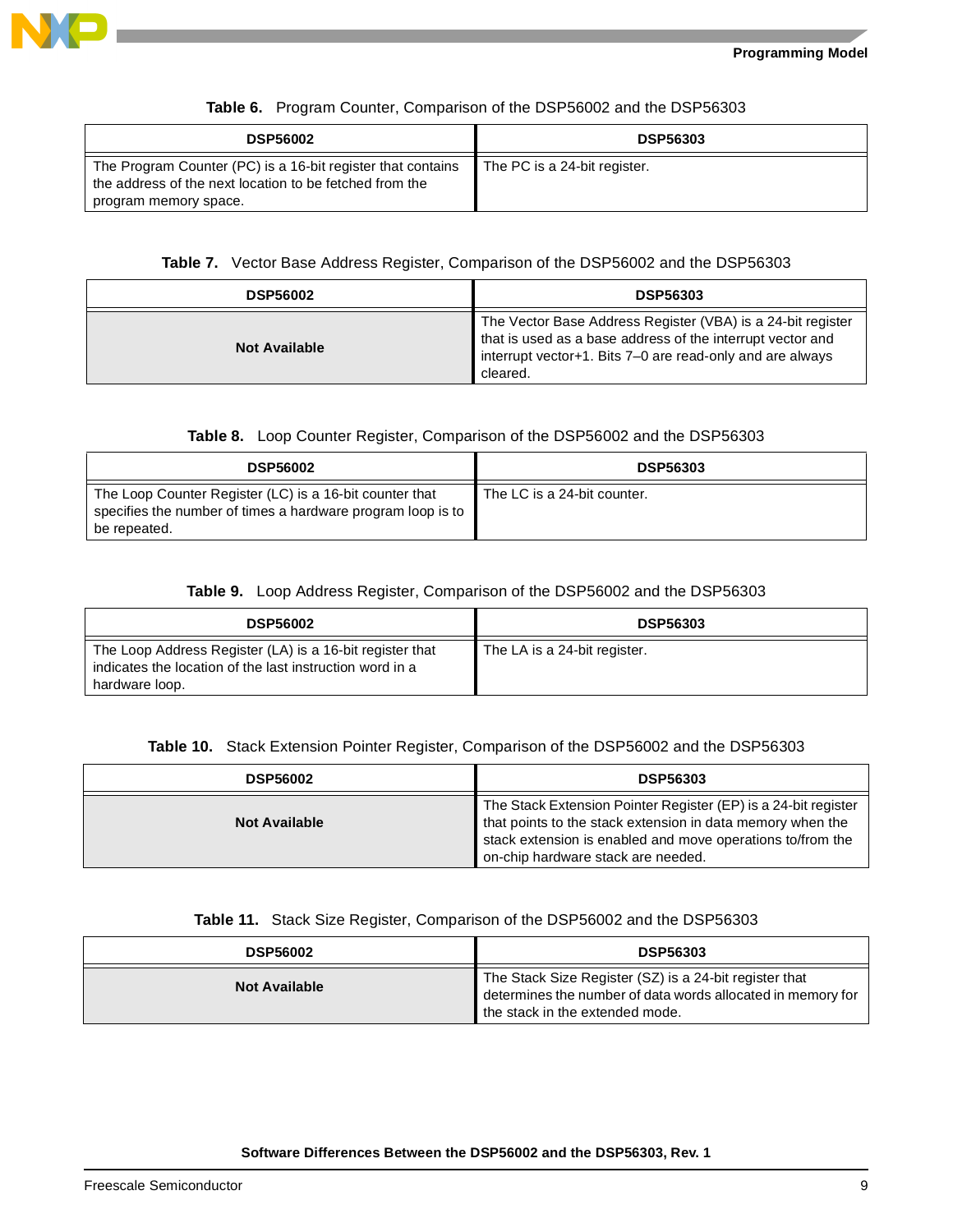

**Instruction Set**

<span id="page-9-1"></span>

| <b>DSP56002</b>      | <b>DSP56303</b>                                                                                                         |
|----------------------|-------------------------------------------------------------------------------------------------------------------------|
| <b>Not Available</b> | The Stack Counter Register (SC) is a 5-bit register that<br>monitors how many entries of the hardware stack are in use. |

| Table 12. Stack Counter Register, Comparison of the DSP56002 and the DSP56303 |
|-------------------------------------------------------------------------------|
|                                                                               |

#### **Table 13.** Stack Pointer Register, Comparison of the DSP56002 and the DSP56303

<span id="page-9-2"></span>

| <b>DSP56002</b>                                                                                                                      |                   |                | <b>DSP56303</b>      |  |                                                                                                                       |                       |                                |                               |
|--------------------------------------------------------------------------------------------------------------------------------------|-------------------|----------------|----------------------|--|-----------------------------------------------------------------------------------------------------------------------|-----------------------|--------------------------------|-------------------------------|
| The Stack Pointer Register (SP) is a 6-bit register that<br>indicates the location of the top of the SS and the status of<br>the SS. |                   |                |                      |  | The SP is a 24-bit register. When the extended mode is<br>disabled, the status of the SS is also indicated in the SP. |                       |                                |                               |
|                                                                                                                                      | <b>Bit</b><br>No. |                | <b>Description</b>   |  | <b>Bit</b>                                                                                                            |                       | <b>Description</b>             |                               |
|                                                                                                                                      | 5                 | UF             | Underflow Flag       |  | No.                                                                                                                   |                       | <b>Extended Mode</b>           | <b>Non-Extended</b><br>Mode   |
|                                                                                                                                      | 4                 | <b>SE</b>      | Stack Error Flag     |  | $23 - 6$                                                                                                              | $P23-$                | Bits 23–6 of the Stack Pointer |                               |
|                                                                                                                                      | $3 - 0$           | $P3-$          | <b>Stack Pointer</b> |  |                                                                                                                       | P <sub>6</sub>        |                                |                               |
|                                                                                                                                      |                   | P <sub>0</sub> |                      |  | 5                                                                                                                     | UF/<br>P <sub>5</sub> | Bit 5 of the Stack<br>Pointer  | Underflow Flag                |
|                                                                                                                                      |                   |                |                      |  | 4                                                                                                                     | SE/<br>P4             | Bit 4 of the Stack<br>Pointer  | Stack Error Flag              |
|                                                                                                                                      |                   |                |                      |  | $3 - 0$                                                                                                               | $P3-P$<br>0           |                                | Bits 3–0 of the Stack Pointer |
|                                                                                                                                      |                   |                |                      |  |                                                                                                                       |                       |                                |                               |

### <span id="page-9-0"></span>**7 Instruction Set**

**[Table 14](#page-9-3)** shows the DSP56300 instructions that are either available on the DSP56303 but not on the DSP56002 or that are enhanced on the DSP56303.

<span id="page-9-3"></span>

| <b>Type</b>                       | <b>Instruction</b>                                                                                                                                                     | <b>Description</b>                                             | <b>Status</b>        |
|-----------------------------------|------------------------------------------------------------------------------------------------------------------------------------------------------------------------|----------------------------------------------------------------|----------------------|
| Arithmetic                        | ADD<br>Add<br>ASL<br>Arithmetic Shift Accumulator Left<br>ASR<br>Arithmetic Shift Accumulator Right<br><b>CMP</b><br>Compare<br><b>Compare Unsigned</b><br><b>CMPU</b> |                                                                | Enhanced on DSP56300 |
|                                   |                                                                                                                                                                        |                                                                | Enhanced on DSP56300 |
|                                   |                                                                                                                                                                        |                                                                | Enhanced on DSP56300 |
|                                   |                                                                                                                                                                        |                                                                | Enhanced on DSP56300 |
|                                   |                                                                                                                                                                        |                                                                | DSP56300 only        |
| <b>DMAC</b><br><b>Right Shift</b> |                                                                                                                                                                        | Double (Multi) Precision Multiply Accumulate with              | DSP56300 only        |
|                                   | MACI<br>Signed Multiply-Accumulate with Immediate Operand                                                                                                              |                                                                | DSP56300 only        |
|                                   | <b>MACsu</b>                                                                                                                                                           | Mixed Multiply Accumulate (S1 signed, S2 unsigned)             | DSP56300 only        |
|                                   | MACuu                                                                                                                                                                  | Mixed Multiply Accumulate (S1 and S2 unsigned)                 | DSP56300 only        |
|                                   | <b>MACRI</b>                                                                                                                                                           | Signed Multiply-Accumulate and Round with<br>Immediate Operand | DSP56300 only        |

**Table 14.** DSP56300 Instructions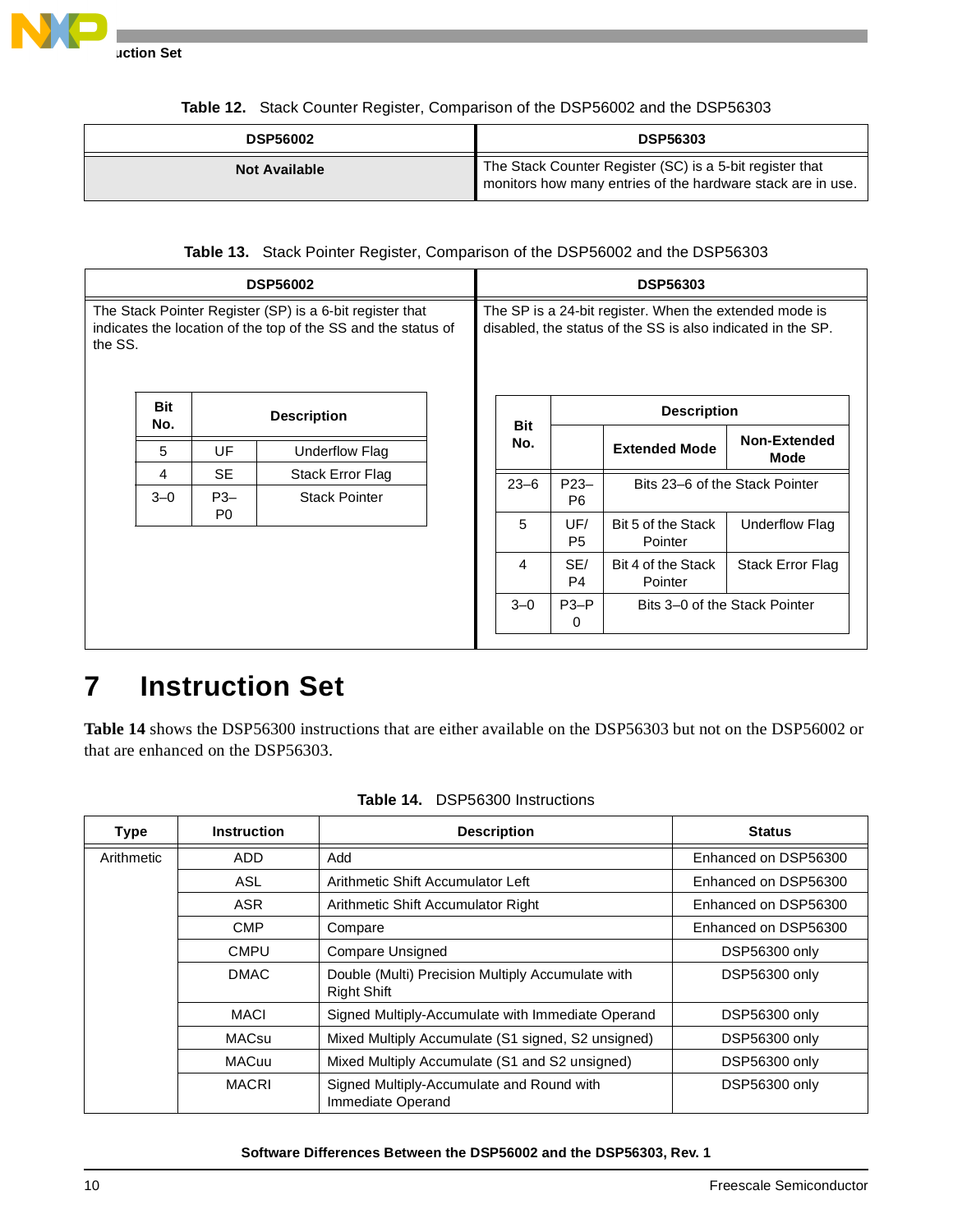

| <b>Type</b> | Instruction                                             | <b>Description</b>                                          | <b>Status</b>        |
|-------------|---------------------------------------------------------|-------------------------------------------------------------|----------------------|
| Arithmetic  | <b>MAX</b><br>Transfer by Signed Value                  |                                                             | DSP56300 only        |
| cont.       | <b>MAXM</b>                                             | Transfer by Magnitude                                       | DSP56300 only        |
|             | <b>MERGE</b>                                            | Merge Two Half Words                                        | DSP56300 only        |
|             | Mixed Multiply (S1 signed, S2 unsigned)<br><b>MPYsu</b> |                                                             | DSP56300 only        |
|             | MPYuu                                                   | Mixed Multiply (S1 and S2 unsigned)                         | DSP56300 only        |
|             | <b>MPYI</b>                                             | Signed Multiply with Immediate Operand                      | DSP56300 only        |
|             | <b>MPYRI</b>                                            | Signed Multiply and Round with Immediate Operand            | DSP56300 only        |
|             | <b>NORMF</b>                                            | <b>Fast Accumulator Normalization</b>                       | DSP56300 only        |
|             | SUB                                                     | Subtract                                                    | Enhanced on DSP56300 |
| Logical     | <b>AND</b>                                              | Logical AND                                                 | Enhanced on DSP56300 |
|             | <b>CLB</b>                                              | <b>Count Leading Bits</b>                                   | DSP56300 only        |
|             | <b>EOR</b>                                              | Logical Exclusive OR                                        | Enhanced on DSP56300 |
|             | <b>EXTRACT</b>                                          | <b>Extract Bit Field</b>                                    | DSP56300 only        |
|             | <b>EXTRACTU</b>                                         | <b>Extract Unsigned Bit Field</b>                           | DSP56300 only        |
|             | <b>INSERT</b>                                           | Insert Bit Field                                            | <b>DSP56300 only</b> |
|             | <b>LSL</b>                                              | Logical Shift Left                                          | Enhanced on DSP56300 |
|             | <b>LSR</b>                                              | Logical Shift Right                                         | Enhanced on DSP56300 |
|             | <b>OR</b>                                               | Logical OR                                                  | Enhanced on DSP56300 |
| Loop        | <b>DOR</b>                                              | Start PC Relative Hardware Loop                             | DSP56300 only        |
|             | <b>BRKcc</b>                                            | Exit Current Do Loop Conditionally                          | DSP56300 only        |
| Move        | <b>LRA</b>                                              | Load PC Relative Address                                    | DSP56300 only        |
| Program     | <b>IFcc</b>                                             | <b>Execute Conditionally</b>                                | DSP56300 only        |
| Control     | IFcc.U                                                  | Execute Conditionally and Update Condition Code<br>Register | DSP56300 only        |
|             | <b>BRCLR</b>                                            | <b>Branch if Bit Clear</b>                                  | DSP56300 only        |
|             | <b>BRSET</b>                                            | <b>Branch if Bit Set</b>                                    | <b>DSP56300 only</b> |
|             | <b>BSCLR</b>                                            | Branch to Subroutine if Bit Clear                           | DSP56300 only        |
|             | <b>BSSET</b>                                            | Branch to Subroutine if Bit Set                             | <b>DSP56300 only</b> |
|             | <b>PLOCK</b>                                            | Lock Instruction Cache Sector                               | DSP56300 only        |
|             | <b>PUNLOCK</b>                                          | <b>Unlock Instruction Cache Sector</b>                      | DSP56300 only        |
|             | <b>PLOCKR</b>                                           | Lock Instruction Cache Relative Sector                      | DSP56300 only        |
|             | <b>PUNLOCKR</b>                                         | <b>Unlock Instruction Cache Relative Sector</b>             | DSP56300 only        |
|             | PFREE                                                   | Program Cache Global Unlock                                 | DSP56300 only        |
|             | <b>PFLUSH</b>                                           | Program Cache Flush                                         | DSP56300 only        |
|             | PFLUSHUN                                                | Program Cache Flush Unlocked Sectors                        | DSP56300 only        |
|             | <b>TRAP</b>                                             | Software Interrupt                                          | DSP56300 only        |
|             | <b>TRAPcc</b>                                           | <b>Conditional Software Interrupt</b>                       | DSP56300 only        |

#### **Table 14.** DSP56300 Instructions (Continued)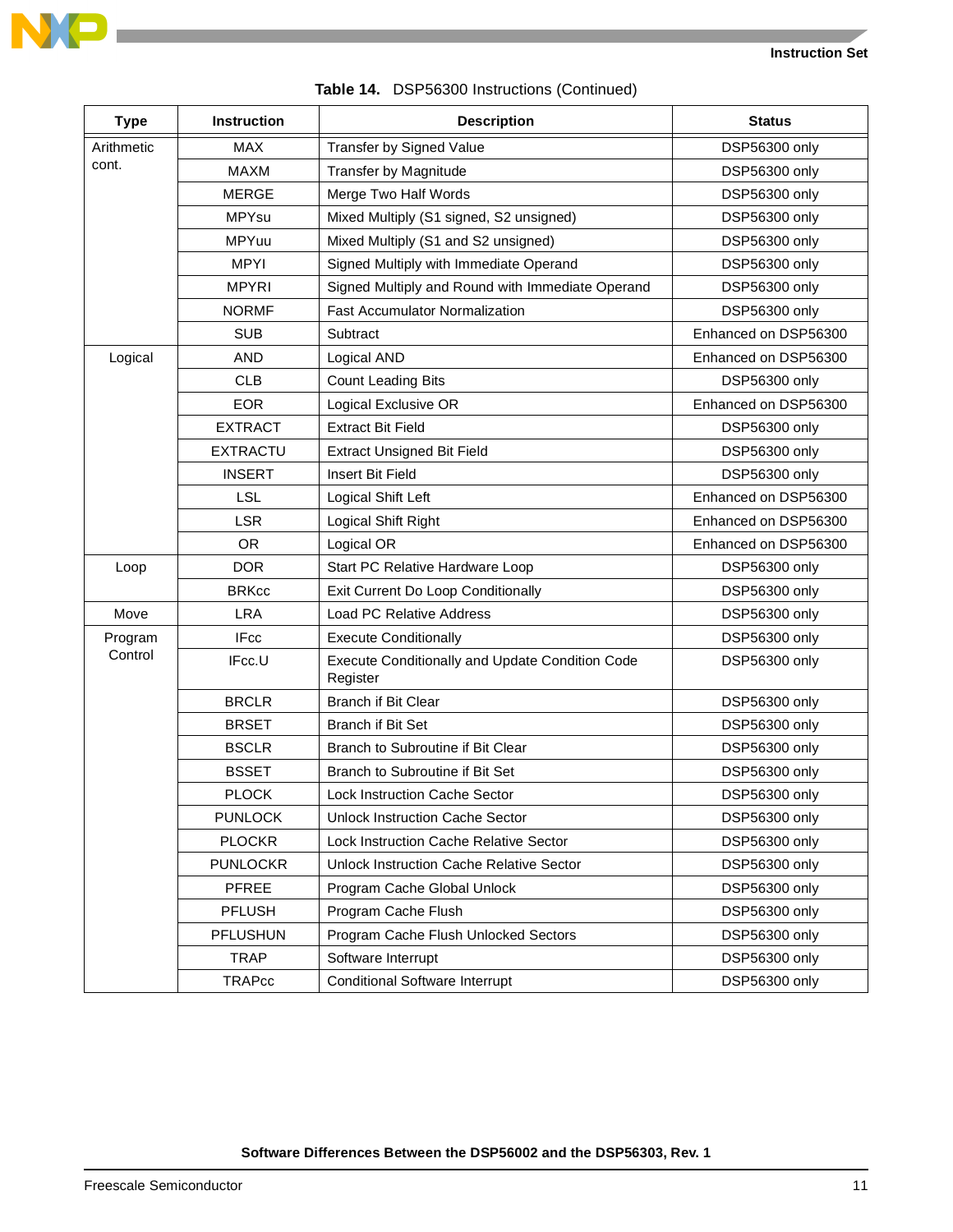

#### **Instruction Set**

### **7.1 Arithmetic Instructions**

**[Table 15](#page-11-0)** lists the arithmetic instructions that are either available on the DSP56303 but not on the DSP56002 or enhanced on the DSP56303.

<span id="page-11-0"></span>

| <b>Instruction</b> | <b>Description</b>                                                                                                                                                   | <b>Valid Assembler Syntax</b>                                           |                                                                 |  |  |
|--------------------|----------------------------------------------------------------------------------------------------------------------------------------------------------------------|-------------------------------------------------------------------------|-----------------------------------------------------------------|--|--|
| <b>ADD</b>         | Enhanced to support the addition of a 6-bit<br>short immediate or a 24-bit long immediate<br>data to the destination accumulator.                                    | ADD S,D<br>X0, X1, Y0, Y1, X, Y, A, B<br>A, B                           | ;S is source register<br>;D is destination accumulator          |  |  |
|                    |                                                                                                                                                                      | ADD #ii,D<br>data                                                       | #ii is 6-bit immediate short                                    |  |  |
|                    |                                                                                                                                                                      | ADD #iiiiii,D<br>data extension<br>;word                                | ;#iiiiii is 24-bit immediate long                               |  |  |
| <b>ASL/ASR</b>     | Enhanced to support the multi-bit shifting.                                                                                                                          | <b>ASLD</b><br>A,B                                                      | ;D is destination accumulator                                   |  |  |
|                    |                                                                                                                                                                      | ASL #ii, S2, D<br>55]                                                   | ;#ii is 6-bit unsigned integer [0-                              |  |  |
|                    |                                                                                                                                                                      | ; denoting the shift amount                                             | ;S2 is source accumulator A, B                                  |  |  |
|                    |                                                                                                                                                                      | <b>ASL S1, S2, D</b><br>Y0, Y1, A1, B1                                  | ;S1 is control register X0, X1,                                 |  |  |
| <b>CMP</b>         | Enhanced to support the comparison of a<br>6-bit short immediate data or a 24-bit long<br>immediate data to a source accumulator.                                    | <b>CMP S1,S2</b><br>X1, Y0, Y1, A, B<br>A, B                            | ;S1 is source one register X0,<br>;S2 is source two accumulator |  |  |
|                    |                                                                                                                                                                      | CMP #ii,S2<br>data                                                      | #ii is 6-bit immediate short                                    |  |  |
|                    |                                                                                                                                                                      | CMP #iiiiii, S2<br>data<br>;extension word                              | ;#iiiiii is 24-bit immediate long                               |  |  |
| <b>CMPU</b>        | DSP56300 only. Subtracts the source<br>operand from the source accumulator and<br>updates the condition code register. The<br>result of the operation is not stored. | <b>CMPU S1,S2</b><br>Y0, Y1, A, B<br>;S2 is source two accumulator A, B | ;S1 is source one register X0, X1,                              |  |  |
| <b>DMAC</b>        | DSP56300 only. Multiplies the two signed<br>24-bit source operands and adds/subtracts<br>the product to/from the specified 56-bit                                    | DMAC (+/-)S1,S2,D<br>;S1, S2 are source registers X0, Y0,<br>;X1, Y1    |                                                                 |  |  |
|                    | destination accumulator which has been<br>previously shifted 24 bits to the right.                                                                                   | accumulator A, B                                                        | ;D is destination                                               |  |  |
| <b>MACI</b>        | DSP56300 only. Multiplies the two signed<br>24-bit source operands and adds/subtracts<br>the product to/from the specified 56-bit                                    | MACI (+/-)#iiiiii,S,D<br>immediate long data                            | :#iiiiii is 24-bit                                              |  |  |
|                    | destination accumulator.                                                                                                                                             | ;extension word<br>is source register<br>;X0, Y0, X1, Y1                | ;S                                                              |  |  |
|                    |                                                                                                                                                                      | accumulator A, B                                                        | ;D is destination                                               |  |  |

**Table 15.** Arithmetic Instructions Added/Enhanced on the DSP56303 But Not on the DSP56002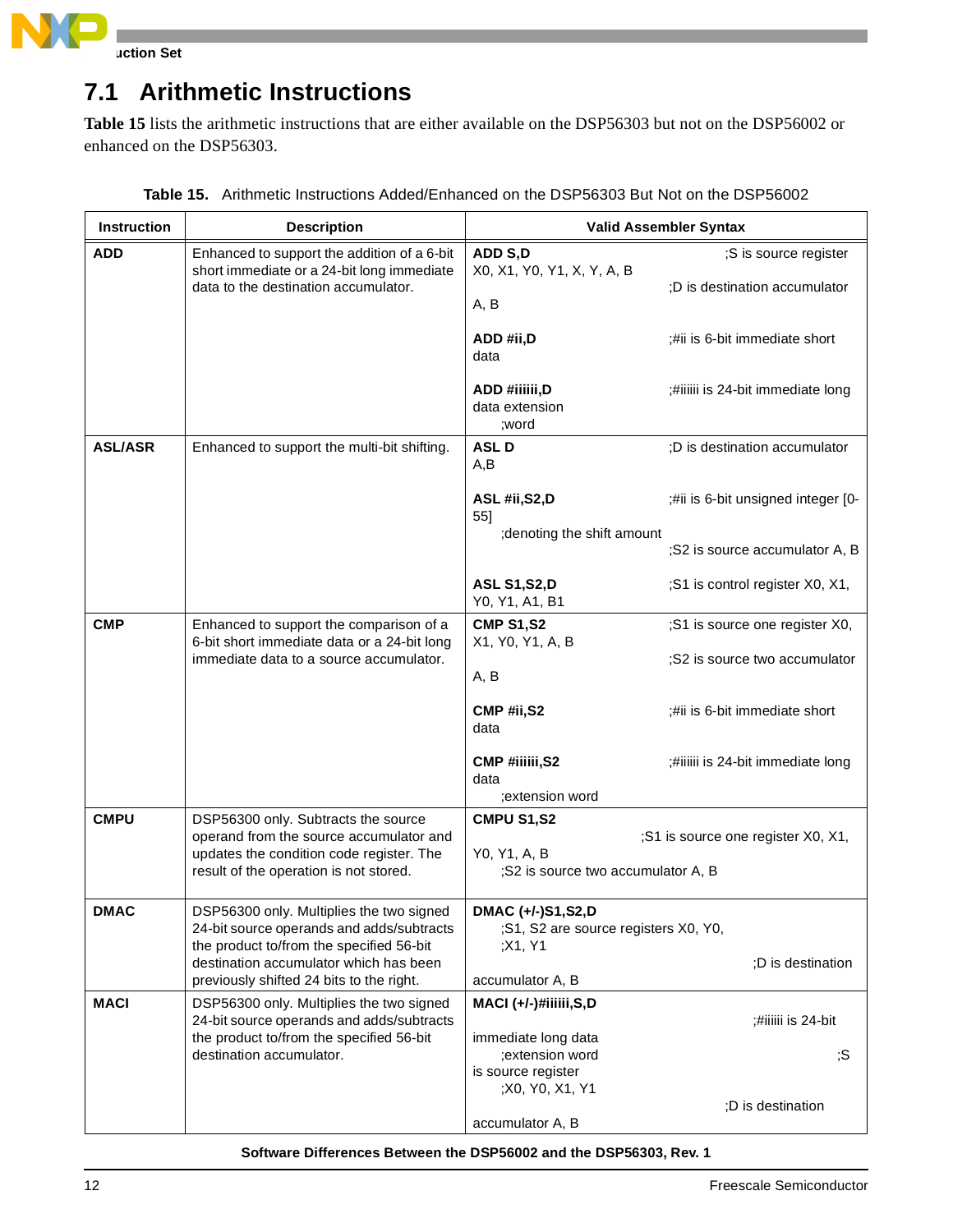



|  | Table 15. Arithmetic Instructions Added/Enhanced on the DSP56303 But Not on the DSP56002 (Continued) |  |  |  |
|--|------------------------------------------------------------------------------------------------------|--|--|--|
|--|------------------------------------------------------------------------------------------------------|--|--|--|

| Instruction                   | <b>Description</b>                                                                                                                                                                                                                                                                                                                                                                                                                  | <b>Valid Assembler Syntax</b>                                                                                                                                        |
|-------------------------------|-------------------------------------------------------------------------------------------------------------------------------------------------------------------------------------------------------------------------------------------------------------------------------------------------------------------------------------------------------------------------------------------------------------------------------------|----------------------------------------------------------------------------------------------------------------------------------------------------------------------|
| <b>MACsu/</b><br><b>MACuu</b> | DSP56300 only. MACsu multiplies the two<br>24-bit source operands, in which one<br>source operand is unsigned and the other<br>is signed, and adds/subtracts the product<br>to/from the specified 56-bit destination<br>accumulator. MACuu multiplies the two 24-<br>bit source operands, in which both source<br>operands are unsigned, and<br>adds/subtracts the product to/from the<br>specified 56-bit destination accumulator. | MACsu (+/-)S1,S2,D<br>;S1, S2 are source registers X0, X1,<br>;Y0, Y1<br>: D is destination<br>accumulator A, B                                                      |
| <b>MACRI</b>                  | DSP56300 only. Multiplies the two signed<br>24-bit source operands and adds/subtracts<br>the product to/from the specified 56-bit<br>destination accumulator.                                                                                                                                                                                                                                                                       | MACRI (+/-)#iiiiii,S,D<br>;#iiiiii is 24-bit immediate long data<br>:extension word<br>;S is source register X0, Y0, X1, Y1<br>:D is destination<br>accumulator A, B |
| <b>MAX</b>                    | DSP56300 only. Subtracts the signed<br>value of the source accumulator from the<br>signed value of the destination<br>accumulator. If the difference is negative<br>or zero, the source accumulator is<br>transferred to the destination accumulator.<br>Otherwise, the destination accumulator<br>remains unchanged.                                                                                                               | <b>MAX A,B</b><br>;A, B are source<br>accumulators                                                                                                                   |
| <b>MAXM</b>                   | DSP56300 only. Subtracts the magnitude<br>of the source accumulator from the<br>magnitude of the destination accumulator.<br>If the difference is negative or zero, the<br>source accumulator is transferred to the<br>destination accumulator. Otherwise, the<br>destination accumulator remains<br>unchanged.                                                                                                                     | <b>MAXM A,B</b><br>;A, B are source<br>accumulators                                                                                                                  |
| <b>MERGE</b>                  | DSP56300 only. Concatenates the<br>contents of bits 11-0 of the source register<br>to the contents of bits 35-24 of the<br>destination accumulator. In 16-bit<br>arithmetic mode, the contents of bits 15-8<br>of the source register are concatenated to<br>the contents of bits 39-32 of the<br>destination accumulator. The result is<br>placed in bits 47-32 of the destination<br>accumulator.                                 | <b>MERGE S,D</b><br>;S is source register<br>X0, X1, Y0, Y1, A1, B1<br>:D is destination<br>accumulator A, B                                                         |
| <b>MPYsu/</b><br><b>MPYuu</b> | DSP56300 only. MPYsu multiplies the two<br>24-bit source operands, in which one<br>source operand is unsigned and the other<br>is signed, and stores the product in the<br>specified 56-bit destination accumulator.<br>MPYuu multiplies the two 24-bit source<br>operands, in which both source operands<br>are unsigned, and stores the product in the<br>specified 56-bit destination accumulator.                               | MPYsu (+/-)S1,S2,D<br>;S1, S2 are<br>source registers X0, X1, Y0,<br>Y1:<br>;D is destination<br>accumulator A, B                                                    |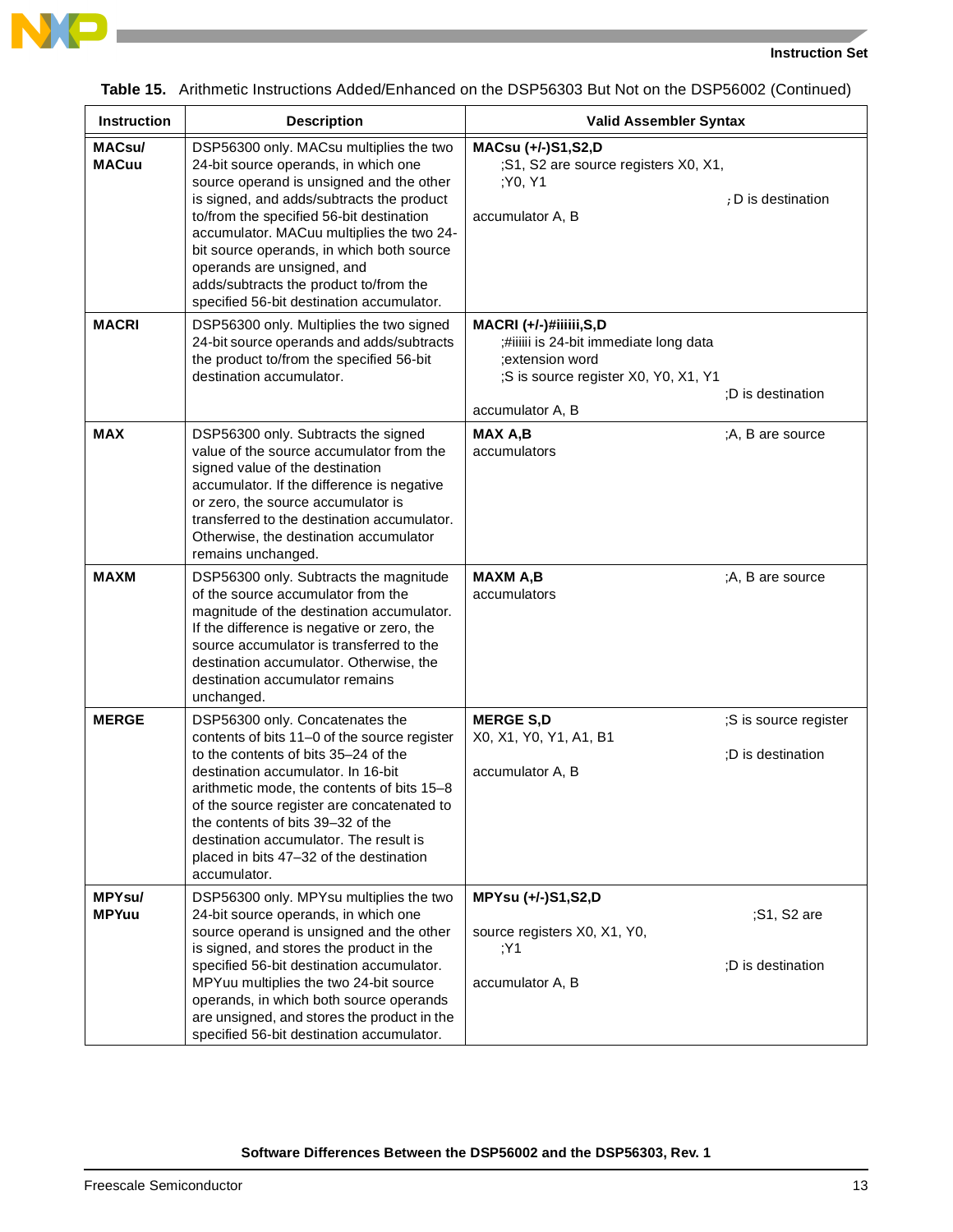

| <b>Instruction</b> | <b>Description</b>                                                                                                                                                                                                                                                                                                                                                                                       |                                                                                                                           | <b>Valid Assembler Syntax</b>                                                                                                        |
|--------------------|----------------------------------------------------------------------------------------------------------------------------------------------------------------------------------------------------------------------------------------------------------------------------------------------------------------------------------------------------------------------------------------------------------|---------------------------------------------------------------------------------------------------------------------------|--------------------------------------------------------------------------------------------------------------------------------------|
| <b>MPYI</b>        | DSP56300 only. Multiplies the immediate<br>24-bit source operand with the 24-bit<br>source operand and stores the resulting<br>product in the specified 56-bit destination<br>accumulator.                                                                                                                                                                                                               | MPYI (+/-)#iiiiii,S,D<br>immediate long data<br>;extension word<br>X0, Y0, X1, Y1<br>accumulator A, B                     | ;#iiiiii is 24-bit<br>;S is source register<br>;D is destination                                                                     |
| <b>MPYRI</b>       | DSP56300 only. Multiplies the two signed<br>24-bit source operands, rounds the result<br>using either convergent or twos<br>complement rounding, and stores the<br>result in the specified 56-bit destination<br>accumulator.                                                                                                                                                                            | MPYRI (+/-)#iiiiii,S,D<br>;#iiiiii is 24-bit immediate long data<br>;extension word<br>X0, Y0, X1, Y1<br>accumulator A, B | ;S is source register<br>;D is destination                                                                                           |
| <b>NORMF</b>       | DSP56300 only. Arithmetically shifts the<br>destination accumulator either left or right<br>as specified by the source operand sign<br>and value. If the source operand is<br>negative, then the accumulator is left<br>shifted, and if the source operand is<br>positive, then it is right shifted. It can be<br>used to bring the destination accumulator's<br>leading one or zero to bit location 46. | <b>NORMF S,D</b><br>X1, Y1, A1, B1<br>A, B                                                                                | ;S is source register X0, Y0,<br>;D is destination accumulator                                                                       |
| <b>SUB</b>         | Enhanced to support the subtraction of a<br>6-bit short immediate or a 24-bit long<br>immediate data from the destination<br>accumulator.                                                                                                                                                                                                                                                                | SUB S,D<br>Y0, Y1, X, Y, A, B<br>A, B<br>SUB #ii,D<br>data<br>SUB #iiiiii,D<br>data<br>;extension word                    | ;S is source register X0, X1,<br>;D is destination accumulator<br>:#ii is 6-bit immediate short<br>;#iiiiii is 24-bit immediate long |

|  | Table 15. Arithmetic Instructions Added/Enhanced on the DSP56303 But Not on the DSP56002 (Continued) |  |
|--|------------------------------------------------------------------------------------------------------|--|
|--|------------------------------------------------------------------------------------------------------|--|

### **7.2 Logical Instructions**

**[Table 16](#page-14-0)** lists the logical instructions that are either available on the DSP56303 but not on the DSP56002 or that are enhanced on the DSP56303.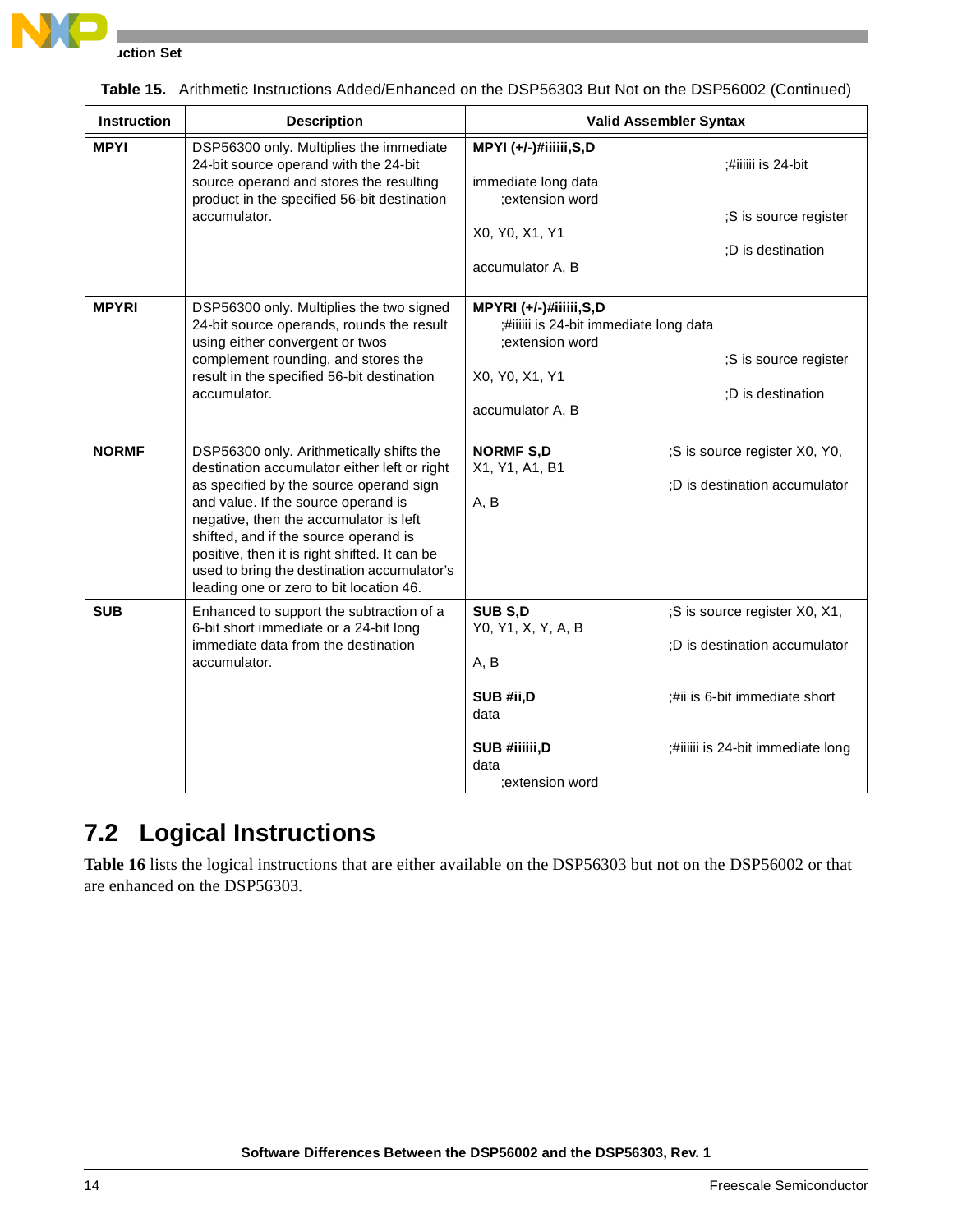



<span id="page-14-0"></span>

| <b>Instruction</b>                 | <b>Description</b>                                                                                                                                                                                                                                                                                                                                                                                                                                                                                                                            | <b>Valid Assembler Syntax</b>                                                                                                     |                                                                                                                             |
|------------------------------------|-----------------------------------------------------------------------------------------------------------------------------------------------------------------------------------------------------------------------------------------------------------------------------------------------------------------------------------------------------------------------------------------------------------------------------------------------------------------------------------------------------------------------------------------------|-----------------------------------------------------------------------------------------------------------------------------------|-----------------------------------------------------------------------------------------------------------------------------|
| <b>AND</b>                         | Enhanced to support the logical AND<br>operation between a 6-bit short immediate<br>data or a 24-bit long immediate data and a<br>source accumulator.                                                                                                                                                                                                                                                                                                                                                                                         | AND S.D<br>X0, X1, Y0, Y1<br>A, B                                                                                                 | ;S is source input register<br>:D is destination accumulator                                                                |
|                                    |                                                                                                                                                                                                                                                                                                                                                                                                                                                                                                                                               | AND #ii, D<br>data<br>AND #iiiiii,D                                                                                               | ;#ii is 6-bit immediate short<br>;#iiiiii is 24-bit immediate                                                               |
|                                    |                                                                                                                                                                                                                                                                                                                                                                                                                                                                                                                                               | long<br>:data extension word                                                                                                      |                                                                                                                             |
| <b>CLB</b>                         | DSP56300 only. Counts the leading zeros or<br>ones according to bit 55 of the source<br>accumulator. If bit 55 is zero, then bits 47-24<br>of the destination accumulator are loaded<br>with 9 minus the number of consecutive<br>leading zeros in bits 55-0 of the source<br>accumulator. If bit 55 is one, then bits 47-24<br>of the destination accumulator is loaded with<br>9 minus the number of consecutive leading<br>ones in bits 55–0 of the source accumulator.                                                                    | CLB S,D<br>B<br>A, B                                                                                                              | ;S is source accumulator A,<br>;D is destination accumulator                                                                |
| <b>EOR</b>                         | Enhanced to support the logical Exclusive<br>OR operation between a 6-bit short<br>immediate data or a 24-bit long immediate<br>data and a source accumulator.                                                                                                                                                                                                                                                                                                                                                                                | EOR S,D<br>X0, X1, Y0, Y1<br>A, B<br>EOR #ii, D<br>data<br>EOR #iiiiii,D<br>long data<br>extension word;                          | ;S is source input register<br>:D is destination accumulator<br>#ii is 6-bit immediate short<br>#iiiiii is 24-bit immediate |
| <b>EXTRACT/</b><br><b>EXTRACTU</b> | DSP56300 only. Extracts a bit-field from<br>source accumulator S2, while the instruction<br>EXTRACTU extracts an unsigned bit-field<br>from source accumulator S2. The bit-field<br>width is specified by bits 17-12 in S1 register<br>or in immediate control word #CO. The offset<br>from the least significant bit is specified by<br>bits 5–0 in S1 or in #CO. In 16-bit arithmetic<br>mode, the offset field is located in bits 13-8<br>of the control register and the width field is<br>located in bits 21–16 of the control register. | <b>EXTRACT S1,S2,D</b><br>S1 is control register X0, X1,<br>;Y0, Y1, A1, B1<br>В<br>A, B<br><b>EXTRACTU #CO,S2,D</b><br>extension | ;S2 is source accumulator A,<br>;D is destination accumulator<br>:#CO is control word                                       |

|  | Table 16. Logical Instructions Added/Enhanced on the DSP56303 But Not on the DSP56002 |  |  |
|--|---------------------------------------------------------------------------------------|--|--|
|  |                                                                                       |  |  |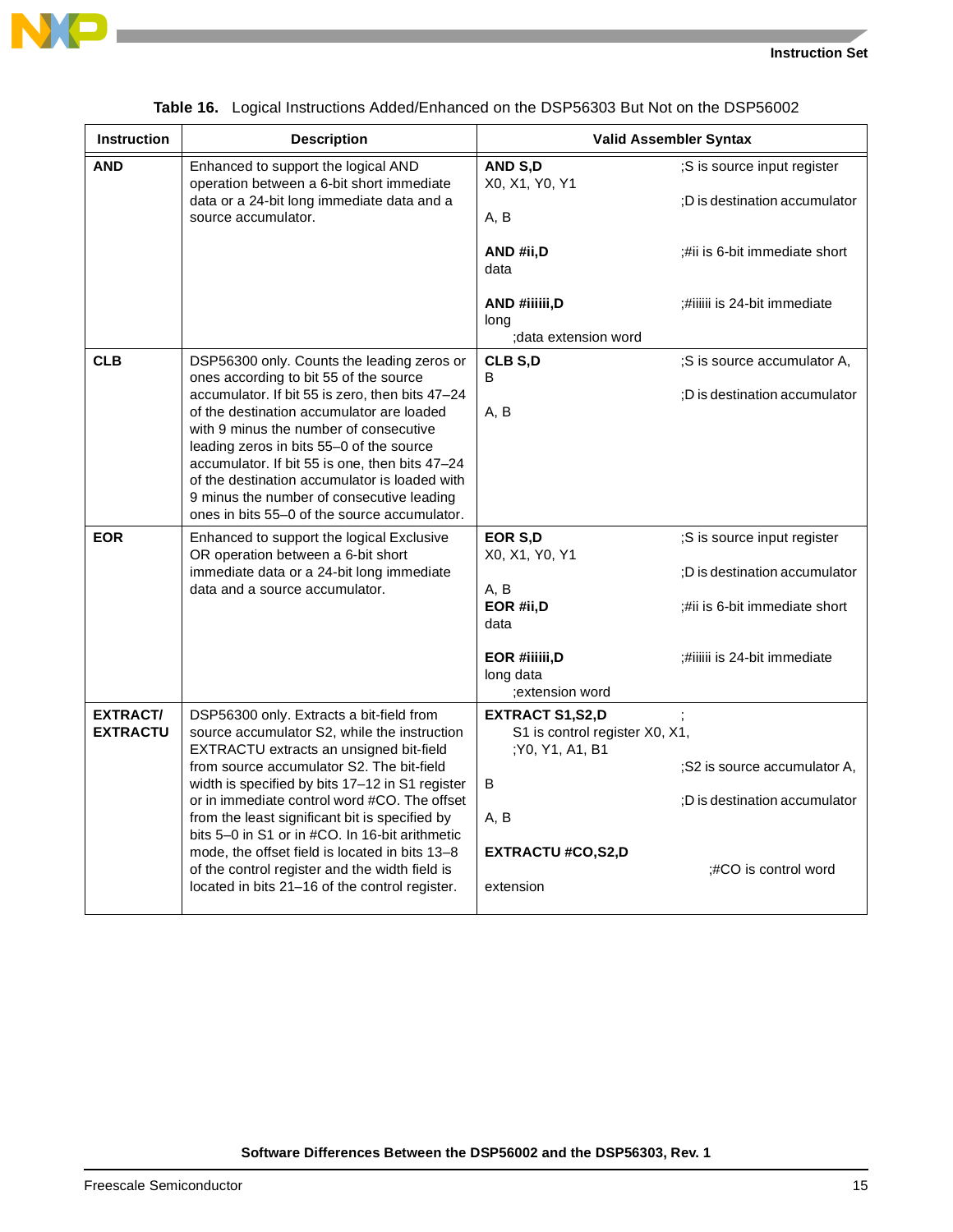

**INSERT** DSP56300 only. Inserts a bit-field into the destination accumulator. The bit-field width is specified by bits 17-12 in S1 register and begins at the least significant bit of the S2 register. The bit-field is inserted into the destination accumulator with an offset according to bits 5–0 in S1 register. S1 can be an immediate control word #CO. In 16-bit arithmetic mode, the offset field is located in bits 13–8 of the control register and the width field is located in bits 21–16 of the control register. **INSERT S1,S2,D** ;S1 is control register X0, X1, Y0, Y1, A1, B1 ;S2 is source accumulator A, B ;D is destination accumulator A, B **INSERT #CO,S2,D** ;#CO is control word extension **LSL/LSR** Enhanced to support the multi-bit shifting. **LSL D** ;D is destination accumulator A, B **LSL #ii,D**  $\qquad \qquad ;\n$ #ii is 5-bit unsigned integer [0-23] denoting the ;shift amount LSL S,D  $;S$  is control register X0, X1, Y0, Y1, A1, B1 **OR** Enhanced to support the logical inclusive OR operation between a 6-bit short immediate data or a 24-bit long immediate data and a source accumulator. **OR S,D**  $\qquad \qquad ;S$  is source input register X0, X1, Y0, Y1 ;D is destination accumulator A, B **OR #ii,D**  $; #ii$  is 6-bit immediate short data **OR #iiiiii,D**  $\qquad \qquad ;\text{#iiiiii}$  is 24-bit immediate long data ;extension word **Instruction | Description | Description | Valid Assembler Syntax** 

#### **Table 16.** Logical Instructions Added/Enhanced on the DSP56303 But Not on the DSP56002 (Continued)

### **7.3 New Loop Instructions**

**[Table 17](#page-16-0)** lists the loop instructions that are either available on the DSP56303 but not on the DSP56002 or enhanced on the DSP56303.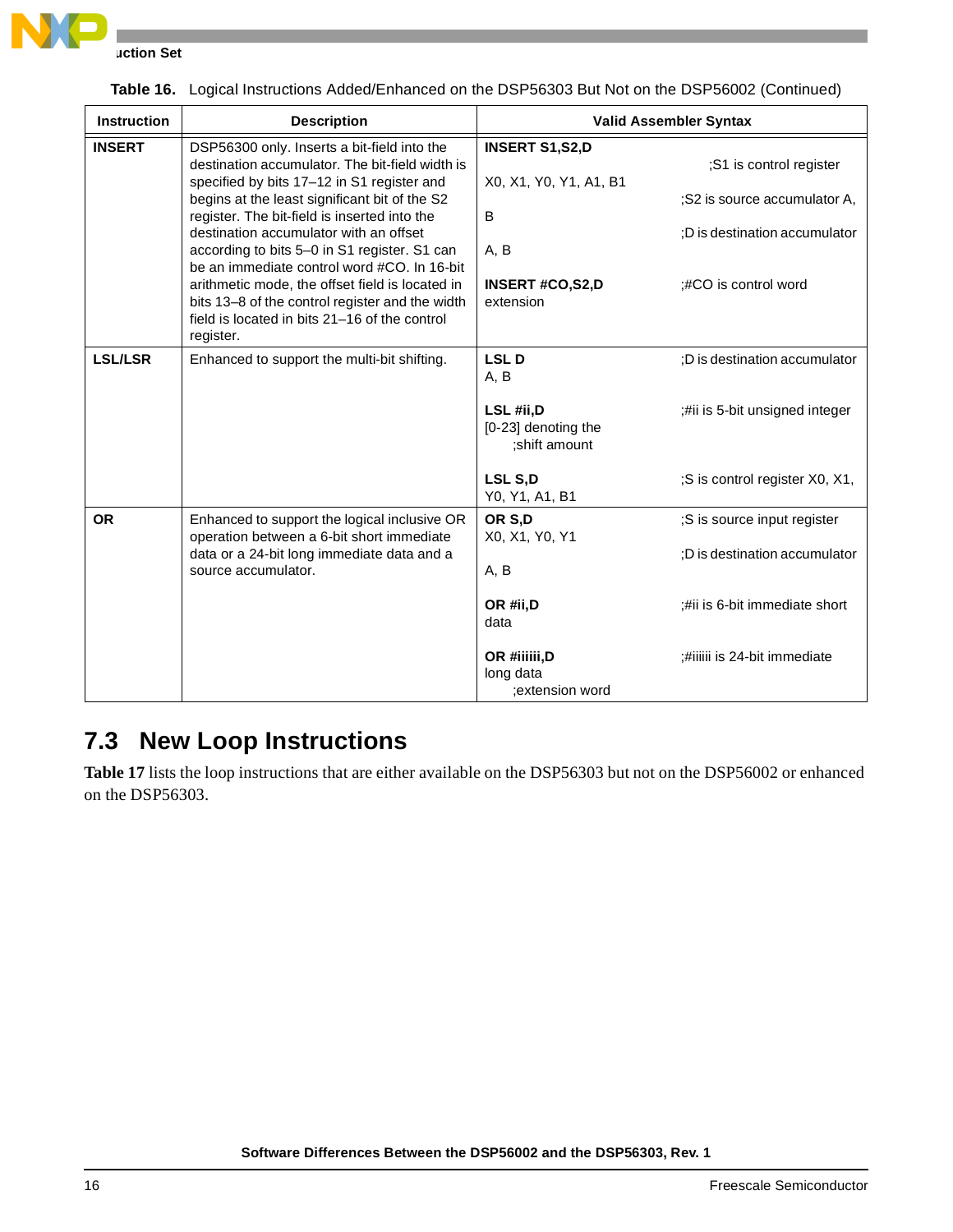



<span id="page-16-0"></span>

| <b>Instruction</b>           | <b>Description</b>                                                                                                                                                         | <b>Valid Assembler Syntax</b> |                                                      |                                                             |                                          |
|------------------------------|----------------------------------------------------------------------------------------------------------------------------------------------------------------------------|-------------------------------|------------------------------------------------------|-------------------------------------------------------------|------------------------------------------|
| <b>DOR</b>                   | DSP56300 only. Initiates the beginning of a<br>PC-relative hardware program loop.                                                                                          |                               | DOR [X or Y]:ea,label                                | ;ea is effective address<br>address displacement in 24-bit  | ;label is 24-bit<br>;extension word      |
|                              |                                                                                                                                                                            |                               | DOR [X or Y]:aa, label<br>address<br>DOR #iii, label | ;#iii is immediate short data                               | ;aa is absolute                          |
|                              |                                                                                                                                                                            |                               | DOR S, label                                         |                                                             | ;S is source register                    |
| <b>DOR</b><br><b>FOREVER</b> | DSP56300 only. Begins a hardware DO<br>loop that is to be repeated forever and<br>whose range of execution is terminated by<br>the destination operand.                    |                               |                                                      |                                                             |                                          |
| <b>BRKcc</b>                 | DSP56300 only.Conditionally exits the<br>current hardware DO loop before the current<br>loop counter equals one. It also terminates<br>the DO FOREVER or DOR FOREVER loop. |                               | follows:                                             | The conditions that the term "cc" can specify are listed as |                                          |
|                              |                                                                                                                                                                            |                               |                                                      | cc Mnemonic                                                 | <b>Condition</b>                         |
|                              |                                                                                                                                                                            |                               | CC(HS)                                               | carry clear (higher or<br>same)                             | $C = 0$                                  |
|                              |                                                                                                                                                                            |                               | CS(LO)                                               | carry set (lower)                                           | $C = 1$                                  |
|                              |                                                                                                                                                                            |                               | EC                                                   | extension clear                                             | $E = 0$                                  |
|                              |                                                                                                                                                                            |                               | EQ                                                   | equal                                                       | $Z = 1$                                  |
|                              |                                                                                                                                                                            |                               | ES                                                   | extension set                                               | $E = 1$                                  |
|                              |                                                                                                                                                                            |                               | <b>GE</b>                                            | greater than or equal                                       | N eor $V = 0$                            |
|                              |                                                                                                                                                                            |                               | GT                                                   | greater than                                                | Z or $(N \text{ eor } V) = 0$            |
|                              |                                                                                                                                                                            |                               | LC                                                   | limit clear                                                 | $L = 0$                                  |
|                              |                                                                                                                                                                            |                               | LE                                                   | less than or equal                                          | Z or $(N \text{ eor } V) = 1$            |
|                              |                                                                                                                                                                            |                               | LS                                                   | limit set                                                   | $L = 1$                                  |
|                              |                                                                                                                                                                            |                               | LT                                                   | less than                                                   | N eor $V = 1$                            |
|                              |                                                                                                                                                                            |                               | MI                                                   | minus                                                       | $N = 1$                                  |
|                              |                                                                                                                                                                            |                               | <b>NE</b>                                            | not equal                                                   | $Z = 0$<br>Z or $(U \text{ and } E) = 1$ |
|                              |                                                                                                                                                                            |                               | <b>NR</b><br>PL                                      | normalized<br>plus                                          | $N=0$                                    |
|                              |                                                                                                                                                                            |                               | <b>NN</b>                                            | not normalized                                              | Z or $(U \text{ and } E) = 0$            |
|                              |                                                                                                                                                                            |                               |                                                      |                                                             |                                          |

|  |  | Table 17. Loop Instructions Added/Enhanced on the DSP56303 But Not on the DSP56002 |  |  |
|--|--|------------------------------------------------------------------------------------|--|--|
|  |  |                                                                                    |  |  |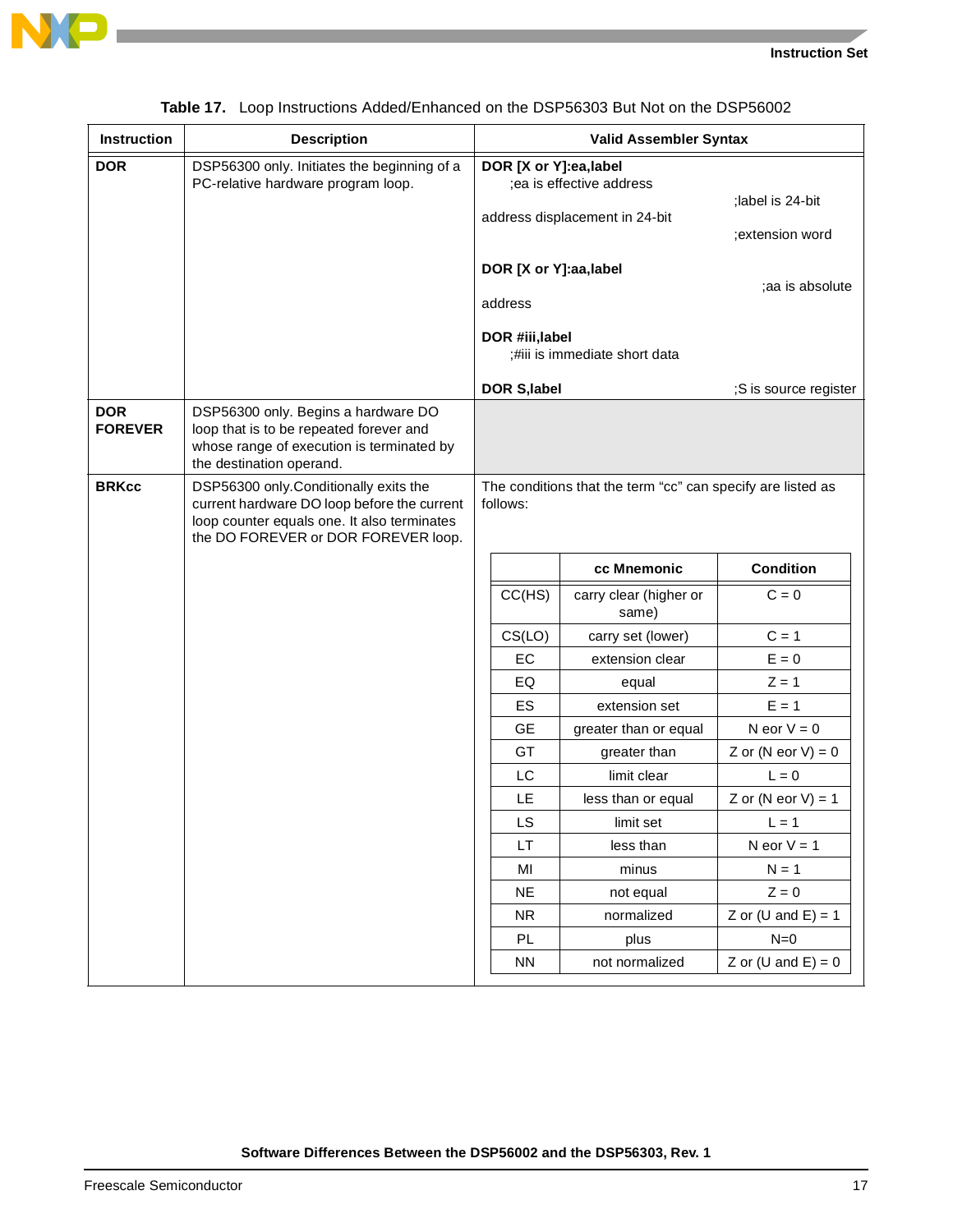

### **7.4 Move Instruction**

**[Table 18](#page-17-0)** lists the move instruction that is available on the DSP56303 but not on the DSP56002.

<span id="page-17-0"></span>

| <b>Instruction</b> | <b>Description</b>                                          |                                                                                               | <b>Valid Assembler Syntax</b>                              |
|--------------------|-------------------------------------------------------------|-----------------------------------------------------------------------------------------------|------------------------------------------------------------|
| <b>LRA</b>         | DSP56300 only. Adds the PC to the<br>specified displacement | <b>LRA Rn,D</b><br>register X0, X1, Y0,<br>Y1, A0, B0,<br>:A2, B2, A1, B1, A, B, R0:R7, N0-N7 | ;Rn is address register R0-R7<br>;D is destination address |
|                    |                                                             | LRA xxxx,D<br>displacement                                                                    | :xxxx is 24-bit PC long                                    |

**Table 18.** Move Instruction Added on the DSP56303 But Not on the DSP56002

### **7.5 Program Control Instructions**

**[Table 19](#page-17-1)** lists the program control instructions that are available on the DSP56303 but not on the DSP56002.

<span id="page-17-1"></span>

| <b>Instruction</b> | <b>Description</b>                                                                                                                                                                                                                                                                                                                                                 | <b>Valid Assembler Syntax</b> |
|--------------------|--------------------------------------------------------------------------------------------------------------------------------------------------------------------------------------------------------------------------------------------------------------------------------------------------------------------------------------------------------------------|-------------------------------|
| <b>IFcc</b>        | DSP56300 only. Executes and stores the<br>result of the specified Data ALU operation if<br>the specified condition is true. If the specified<br>condition is false, no destination is altered.<br>The instructions that can conditionally be<br>executed by using this instruction are shown<br>in Table 17.                                                       | <b>IFFcc</b>                  |
| IFcc.U             | DSP56300 only. Executes and stores the<br>result of the specified Data ALU operation if<br>the specified condition is true and updates<br>the condition code register with the status<br>information generated by the Data ALU<br>operation. If the specified condition is false,<br>no destination is altered and the condition<br>code register is not affected. | <b>IFFcc.U</b>                |

**Table 19.** Program Control Instructions Added/Enhanced on the DSP56303 But Not on the DSP56002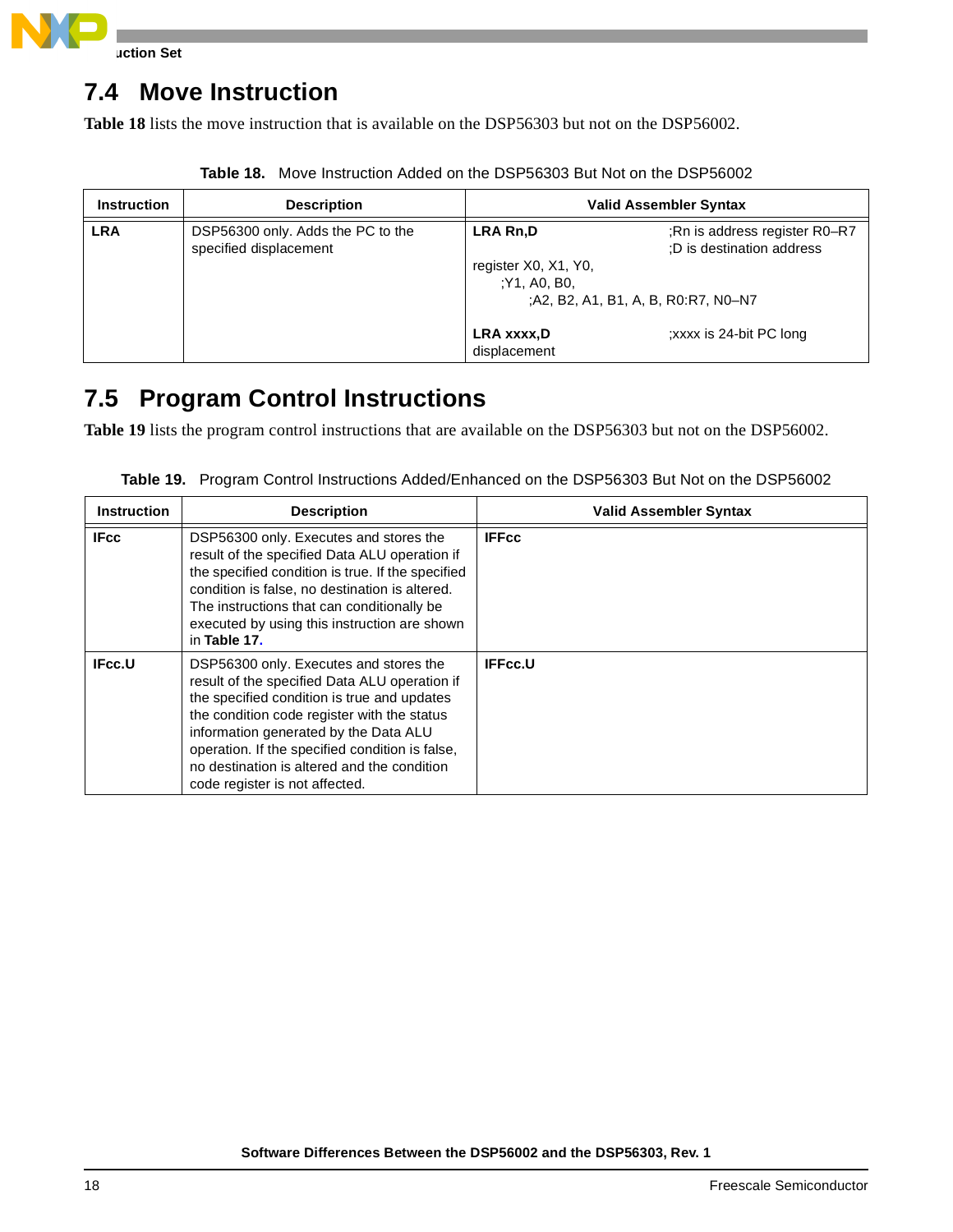



**Contract** 

|  |  |  |  | <b>Table 19.</b> Program Control Instructions Added/Enhanced on the DSP56303 But Not on the DSP56002 |
|--|--|--|--|------------------------------------------------------------------------------------------------------|
|--|--|--|--|------------------------------------------------------------------------------------------------------|

| <b>BRCLR</b> | DSP56300 only. Tests the nth bit in the<br>source operand. If the tested bit is cleared,<br>program execution continues at location<br>PC+displacement. If the tested bit is set, the                                                                       |                                                              | BRCLR #n,[X or Y]:ea,xxxx                                                                                                                                                                                                                                                                                                                             |                                                      |
|--------------|-------------------------------------------------------------------------------------------------------------------------------------------------------------------------------------------------------------------------------------------------------------|--------------------------------------------------------------|-------------------------------------------------------------------------------------------------------------------------------------------------------------------------------------------------------------------------------------------------------------------------------------------------------------------------------------------------------|------------------------------------------------------|
|              | PC is incremented and program execution<br>continues sequentially.                                                                                                                                                                                          | BRCLR #n, S, xxxx                                            | ;#n is bit number [0-23]<br>address (see the following table)<br>PC relative displacement<br>BRCLR #n,[X or Y]:aa,xxxx;aa is absolute address [0-63]<br>BRCLR #n,[X or Y]:pp,xxxx<br>;pp is I/O short address [64<br>;addresses: \$FFFFC0-\$FFFFFF]<br>BRCLR #n,[X or Y]:qq,xxxx<br>;qq is I/O short address [64<br>;addresses: \$FFFF80-\$FFFFBF]    | ;ea is effective<br>;xxxx is 24-bit                  |
|              |                                                                                                                                                                                                                                                             |                                                              | ;S is all in-chip registers<br><b>Effective Addressing Mode</b><br>(Rn)-Nn<br>$(Rn)+Nn$<br>(Rn)<br>$(Rn)+$<br>(Rn)<br>$(Rn+Nn)$                                                                                                                                                                                                                       |                                                      |
| <b>BRSET</b> | DSP56300 only. Tests the nth bit in the<br>source operand. If the tested bit is set,<br>program execution continues at location<br>PC+displacement. If the tested bit is cleared,<br>the PC is incremented and program<br>execution continues sequentially. | address (see Table 17).<br>BRSET #n,S,xxxx<br>chip registers | $-(Rn)$<br>BRSET #n,[X or Y]:ea,xxxx<br>;#n is bit number [0-23]<br>PC relative displacement<br>BRSET #n,[X or Y]:aa,xxxx;aa is absolute address [0-63]<br>BRSET #n,[X or Y]:pp,xxxx<br>;pp is I/O short address [64<br>;addresses: \$FFFFC0-\$FFFFFF]<br>BRSET #n,[X or Y]:qq,xxxx<br>;qq is I/O short address<br>;[64 addresses: \$FFFF80-\$FFFFBF] | ;ea is effective<br>xxxx is 24-bit;<br>;S is all in- |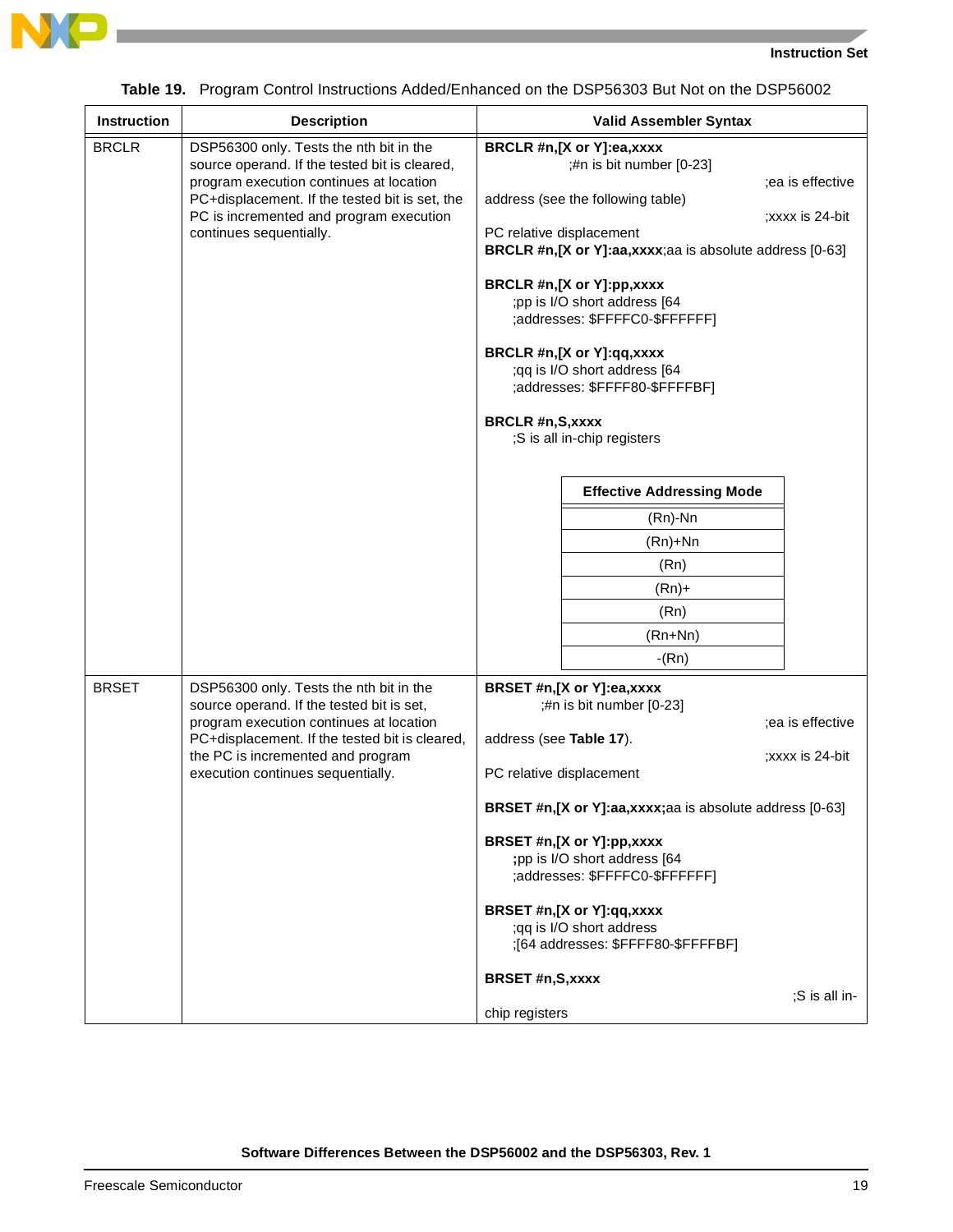

**Instruction Set**

| <b>Instruction</b>       | <b>Description</b>                                                                                                                                                                                                                                                                                                                                                                                                                                                                                                                                                                                   | <b>Valid Assembler Syntax</b>                                                                                                                                                                                                                                                                                                                                                                                                     |                                                          |
|--------------------------|------------------------------------------------------------------------------------------------------------------------------------------------------------------------------------------------------------------------------------------------------------------------------------------------------------------------------------------------------------------------------------------------------------------------------------------------------------------------------------------------------------------------------------------------------------------------------------------------------|-----------------------------------------------------------------------------------------------------------------------------------------------------------------------------------------------------------------------------------------------------------------------------------------------------------------------------------------------------------------------------------------------------------------------------------|----------------------------------------------------------|
| <b>BSCLR</b>             | DSP56300 only. Tests the nth bit in the<br>source operand. If the tested bit is cleared,<br>the address of the instruction immediately<br>following the BSCLR instruction and the<br>status register are pushed onto the stack.<br>Program execution then continues at location<br>PC+displacement. If the tested bit is set, the<br>PC is incremented and program execution<br>continues sequentially.                                                                                                                                                                                              | BSCLR #n,[X or Y]:ea,xxxx<br>;#n is bit number [0-23]<br>address (see Table 17)<br>PC relative displacement<br>BSCLR #n,[X or Y]:aa,xxxx<br>;aa is absolute address [0-63]<br>BSCLR #n,[X or Y]:pp,xxxx<br>;pp is I/O short address [64<br>;addresses: \$FFFFC0-\$FFFFFF]<br>BSCLR #n,[X or Y]:qq,xxxx<br>;qq is I/O short address<br>;[64 addresses: \$FFFF80-\$FFFFBF]<br><b>BSCLR #n,S,xxxx</b><br>;S is all in-chip registers | ; ea is effective<br>; xxxx is 24-bit                    |
| <b>BSSET</b>             | DSP56300 only. Tests the nth bit in the<br>source operand. If the tested bit is set, the<br>address of the instruction immediately<br>following the BSSET instruction and the<br>status register are pushed onto the stack.<br>Program execution then continues at location<br>PC+displacement. If the tested bit is cleared,<br>the PC is incremented and program<br>execution continues sequentially.                                                                                                                                                                                              | BSSET #n,[X or Y]:ea,xxxx<br>;#n is bit number [0-23]<br>address (see Table 17)<br>PC relative displacement<br>BSSET #n,[X or Y]:aa,xxxx<br>;aa is absolute address [0-63]<br>BSSET #n,[X or Y]:pp,xxxx<br>;pp is I/O short address<br>;[64 addresses: \$FFFFC0-\$FFFFFF]<br>BSSET #n,[X or Y]:qq,xxxx<br>;qq is I/O short address<br>:[64 addresses: \$FFFF80-\$FFFFBF]<br><b>BSSET #n,S,xxxx</b><br>registers                   | ;ea is effective<br>;xxxx is 24-bit<br>;S is all in-chip |
| PLOCK/<br><b>PUNLOCK</b> | DSP56300 only. PLOCK locks the cache<br>sector to which the specified effective<br>address belongs. If the sum does not belong<br>to any cache sector, it loads the 17 most<br>significant bits of the sum into the least<br>recently used cache sector tag, and then<br>locks that cache sector. PUNLOCK unlocks<br>the cache sector to which the specified<br>effective address belongs. If the sum does<br>not belong to any cache sector, and is<br>therefore definitely unlocked, PUNLOCK<br>loads the least recently used cache sector<br>tag with the 17 most significant bits of the<br>sum. | PLOCK ea<br>address                                                                                                                                                                                                                                                                                                                                                                                                               | ;ea is effective                                         |

|  | Table 19. Program Control Instructions Added/Enhanced on the DSP56303 But Not on the DSP56002 |  |  |
|--|-----------------------------------------------------------------------------------------------|--|--|
|  |                                                                                               |  |  |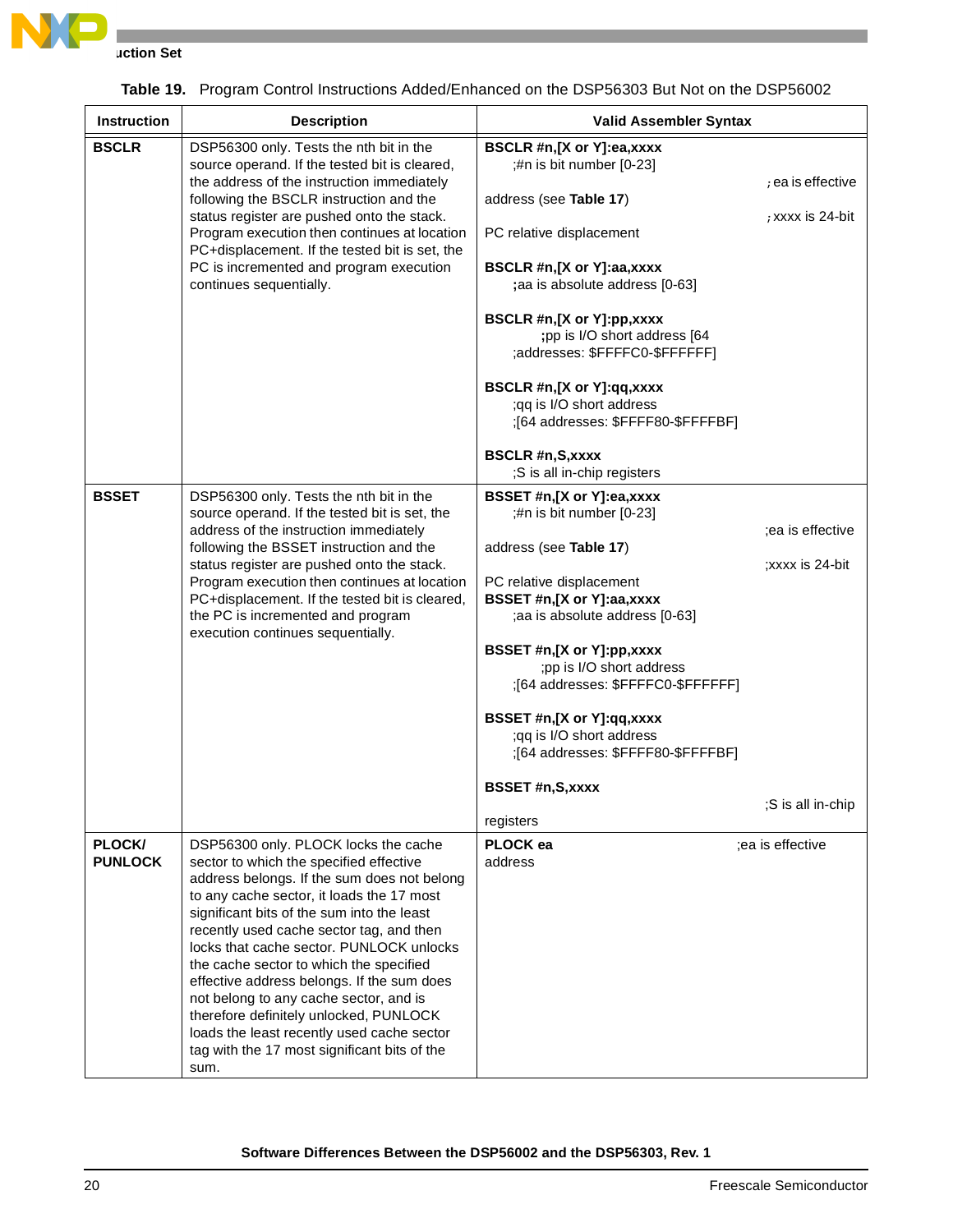

| <b>Instruction</b>                | <b>Description</b>                                                                                                                                                                                                                                                                                                                                                                                                                                                                                                                                                                                                   | <b>Valid Assembler Syntax</b>                                                   |
|-----------------------------------|----------------------------------------------------------------------------------------------------------------------------------------------------------------------------------------------------------------------------------------------------------------------------------------------------------------------------------------------------------------------------------------------------------------------------------------------------------------------------------------------------------------------------------------------------------------------------------------------------------------------|---------------------------------------------------------------------------------|
| <b>PLOCKR/</b><br><b>PUNLOCKR</b> | DSP56300 only. PLOCKR locks the cache<br>sector to which the sum PC + specified<br>displacement belongs. If the sum does not<br>belong to any cache sector, then it loads the<br>17 most significant bits of the sum into the<br>least recently used cache sector tag, and<br>then locks that cache sector. PUNLOCKR<br>unlocks the cache sector to which the sum<br>PC + specified displacement belongs. If the<br>sum does not belong to any cache sector,<br>and is therefore definitely unlocked,<br>PUNLOCKR loads the least recently used<br>cache sector tag with the 17 most significant<br>bits of the sum. | <b>PLOCKR XXXX</b><br>; xxxx is twos complement 24-bit integer<br>;displacement |
| <b>PFREE</b>                      | DSP56300 only. Unlocks all the locked cache<br>sectors in the instruction cache.                                                                                                                                                                                                                                                                                                                                                                                                                                                                                                                                     |                                                                                 |
| <b>PFLUSH/</b><br><b>PFLUSHUN</b> | DSP56300 only. PFLUSH flushes the whole<br>instruction cache, unlocks the cache sectors,<br>and sets the LRU stack and tag registers to<br>their default values. PFLUSHUN flushes the<br>instruction cache which is unlocked, sets the<br>LRU stack to its default value and sets the<br>unlocked tag registers to their default values.                                                                                                                                                                                                                                                                             |                                                                                 |
| TRAP/<br><b>TRAPcc</b>            | TRAP suspends normal instruction execution<br>and begins TRAP exception processing.<br>TRAPcc suspends normal instruction<br>execution and software exception processing<br>is initiated if the specified condition is true. If<br>the specified condition is false, instruction<br>execution continues with the next instruction.                                                                                                                                                                                                                                                                                   |                                                                                 |

**Table 19.** Program Control Instructions Added/Enhanced on the DSP56303 But Not on the DSP56002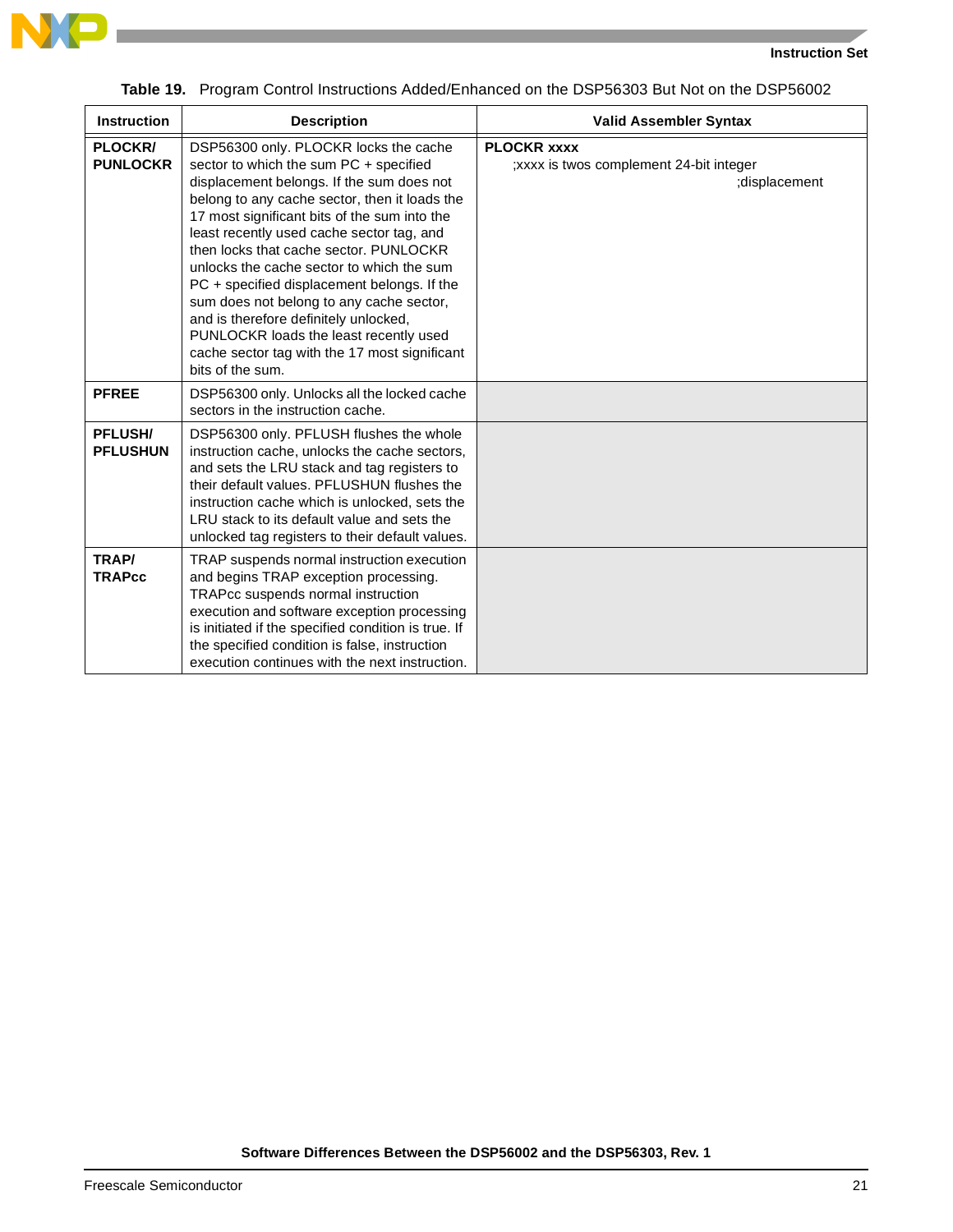

**NOTES:**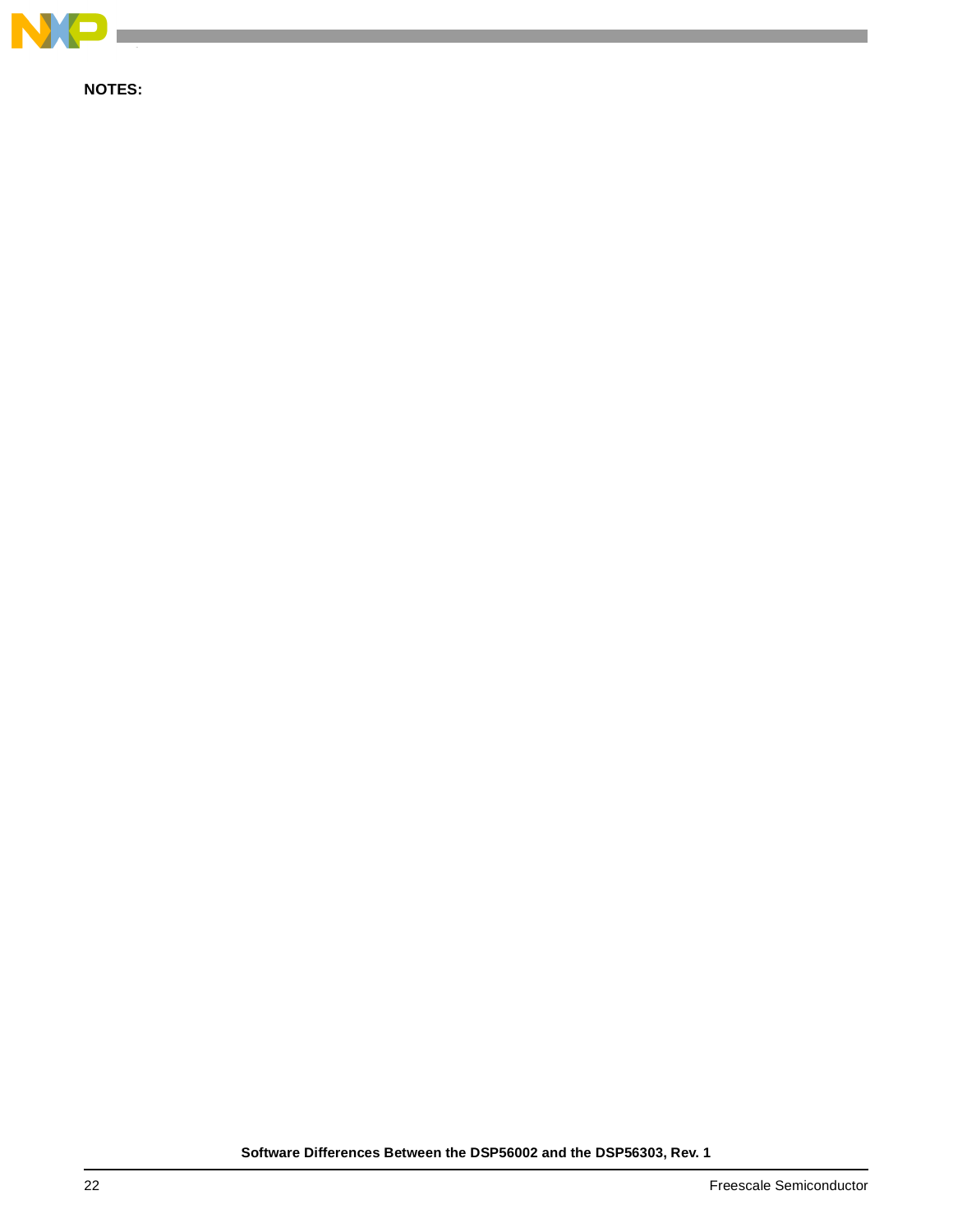

**NOTES:**